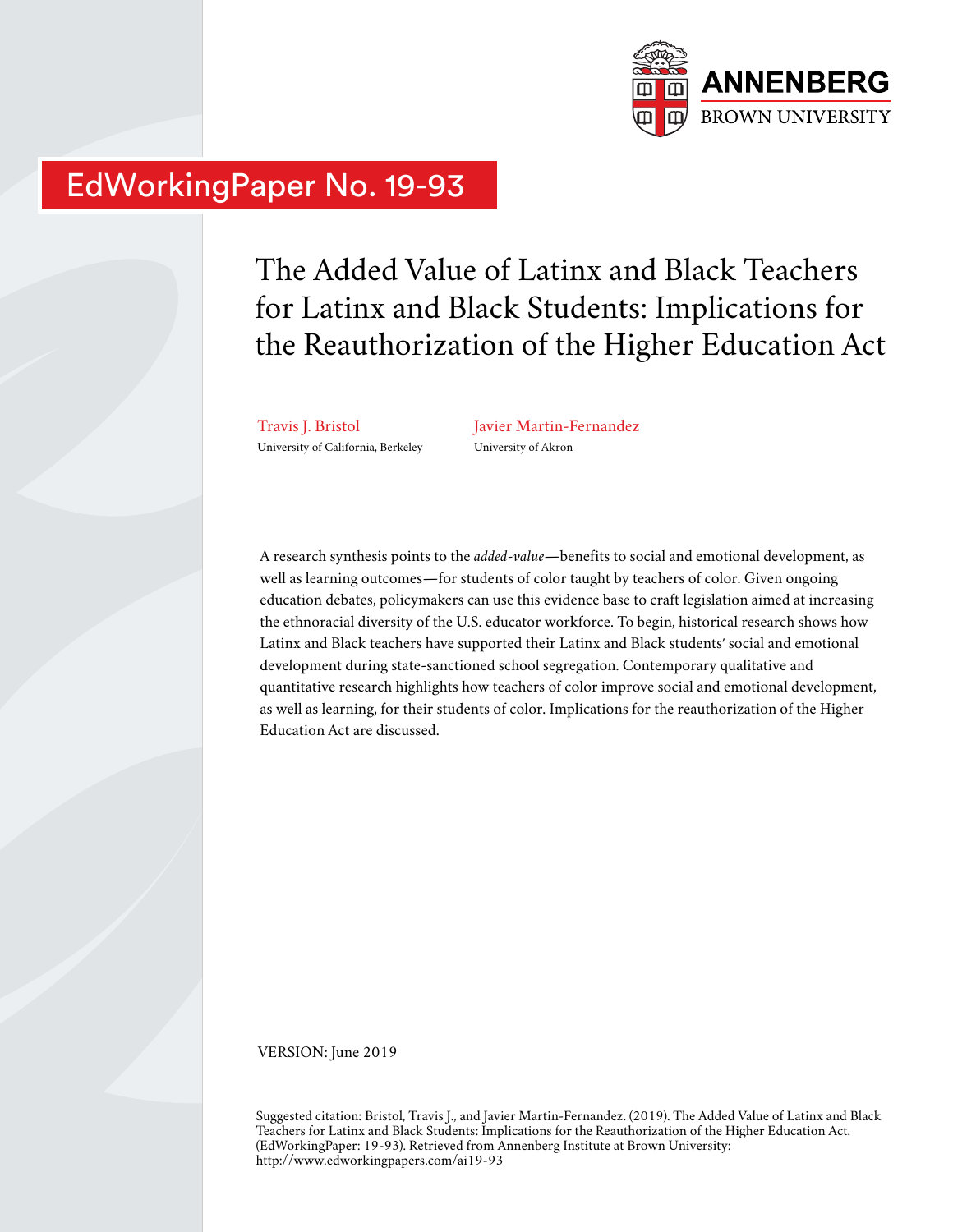The Added Value of Latinx and Black Teachers for Latinx and Black Students: Implications for the Reauthorization of the Higher Education Act

Travis J. Bristol

University of California, Berkeley

Javier Martin-Fernandez

University of Akron

#### **Abstract**

A research synthesis points to the *added-value*—benefits to social and emotional development, as well as learning outcomes—for students of color taught by teachers of color. Given ongoing education debates, policymakers can use this evidence base to craft legislation aimed at increasing the ethnoracial diversity of the U.S. educator workforce. To begin, historical research shows how Latinx and Black teachers have supported their Latinx and Black students' social and emotional development during state-sanctioned school segregation. Contemporary qualitative and quantitative research highlights how teachers of color improve social and emotional development, as well as learning, for their students of color. Implications for the reauthorization of the Higher Education Act are discussed.

Keywords: teachers of color; higher education; social and emotional development; student learning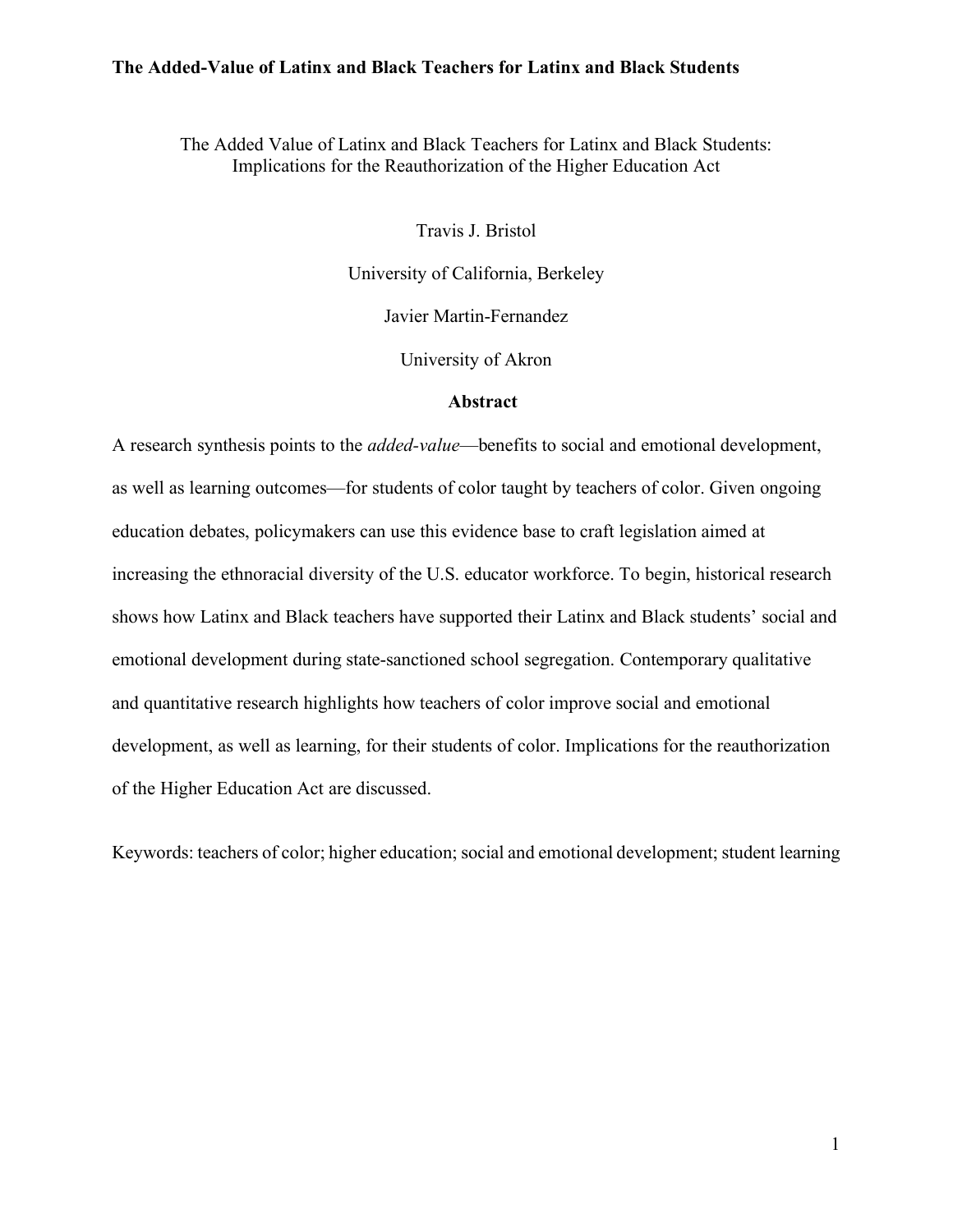The United States Congress, at this writing, is in the midst of debating the reauthorization of the Higher Education Act (HEA). Initially signed by President Lyndon Johnson in 1965 as part of his larger Great Society and most recently reauthorized in 2008 by President Barack Obama, one of HEA's primary goals was to increase access and opportunity to higher education for our nation's historically marginalized students (Gilbert  $&$  Heller, 2013). While HEA provisions are more commonly associated with how students access federal funding to pay for college (i.e. Federal Pell Grants, work-study programs, and subsidized loans), the initial HEA and subsequent reauthorizations have had clear implications for pre-service teachers as well as for the institutions that these aspiring teachers attend. For example, Title II, which is named Teacher Quality Enhancement, focuses on a range of policy levers aimed at improving the preparation of pre-service teachers, as well as providing opportunities for in-service teachers to engage in ongoing professional development.

In reauthorizing HEA, Congress should bolster provisions aimed at recruiting teachers of color given the growing demands to increase the ethnoracial diversity of the teacher workforce (Bristol & Shirrell, 2019; Carter-Andrews, Bartell, & Richmond, 2016) by local (Waite, Mentor, & Bristol, 2018) and state policymakers (Dilworth, 1990; Murray & Jenkins-Scott, 2014), as well as teacher preparation programs (Bristol & Goings, 2019; Gist, 2016; Haddix, 2010). Consequently, the primary purpose here is to synthesize the long-standing research that points to the *added-value*, or benefits to social and emotional development, as well as learning outcomes for students of color when taught by teachers of color. A secondary aim is to provide policymakers who are working to reauthorize the Higher Education Act with an evidence base to craft legislation aimed at increasing the ethnoracial diversity of the U.S. educator workforce. Historically, Latinx and Black teachers have attended to and supported their Latinx and Black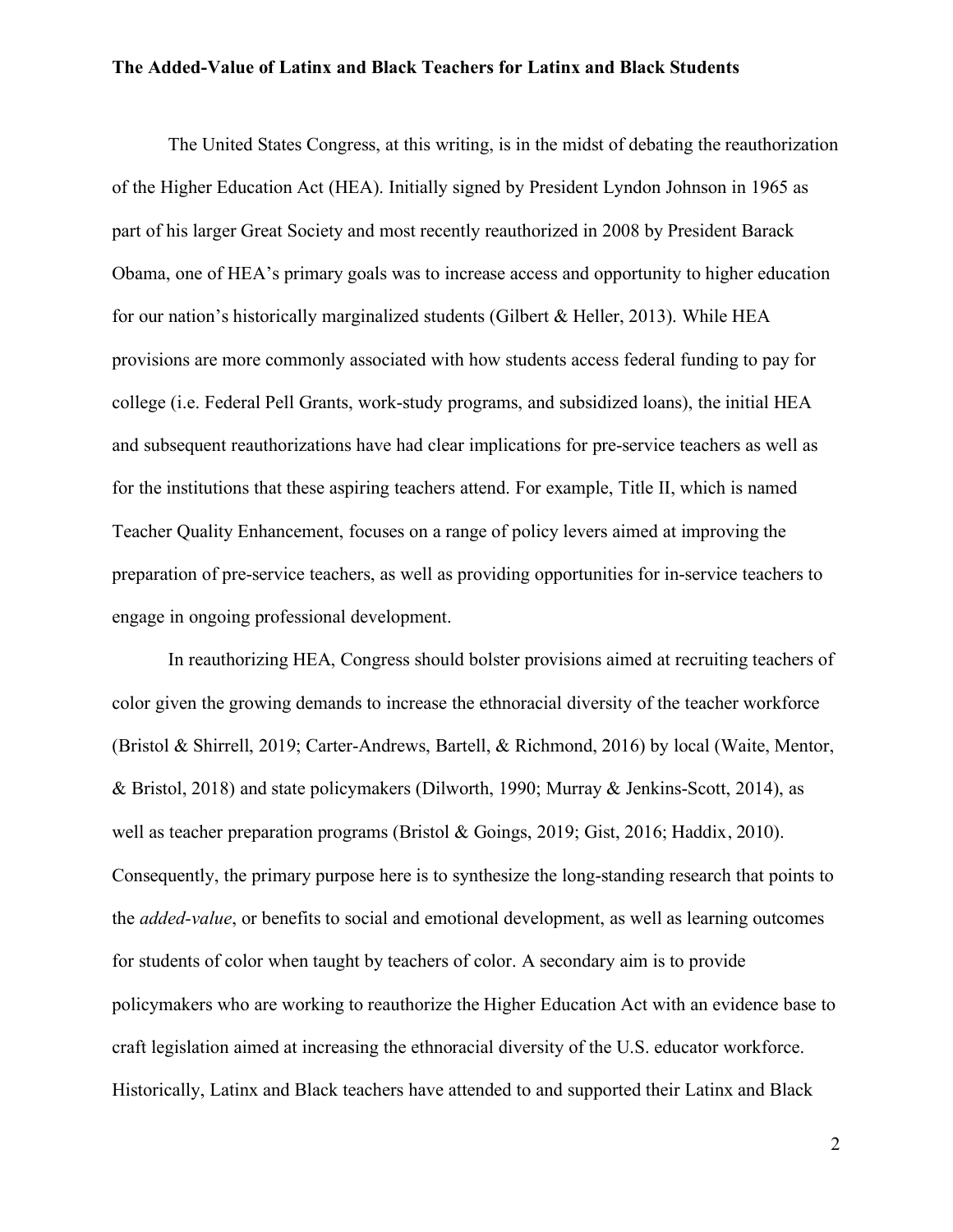students' social and emotional development during state-sanctioned school segregation (Kohli, 2018; Philip, 2013). We provide more contemporary qualitative research that highlights how teachers of color currently improve the social and emotional development of students of color. We also discuss quantitative research that illuminates how teachers of color increase learning for their students for color. We end by providing recommendations for revising HEA (Title II— Teacher Quality Enhancement; Title III — Institutional Aid; Title IV —Student Assistance) to ensure that all preparation programs work to attract, support, and retain aspiring teachers of color.

While we use the term *students of color* throughout this piece, we focus exclusively on outcomes for Black and Latinx students. Given the in- and out-of-school outcomes of Black (Nelson 2016; Wallace 2017; Warren, 2017) and Latinx (Britton, 2019; Carey, 2018) students who underperform in schools relative to their White and Asian peers, the added-value matters for these students' social, emotional, and academic development, particularly for students when taught by a same-race teacher (Lynn, 2018; Milner, 2016).

To be clear, we do not suggest that the approximately 80% of White teachers who comprise the U.S. educator workforce have no place in working with students of color. Clearly, some White teachers create high-cognitive, demanding, engaging, and relevant content to historically marginalized students of color (Goldenberg, 2014). However, given the evidence, policymakers working on the reauthorization of the Higher Education Act –and those enacting the HEA—must identify levers to increase the number of our nation's aspiring teachers of color.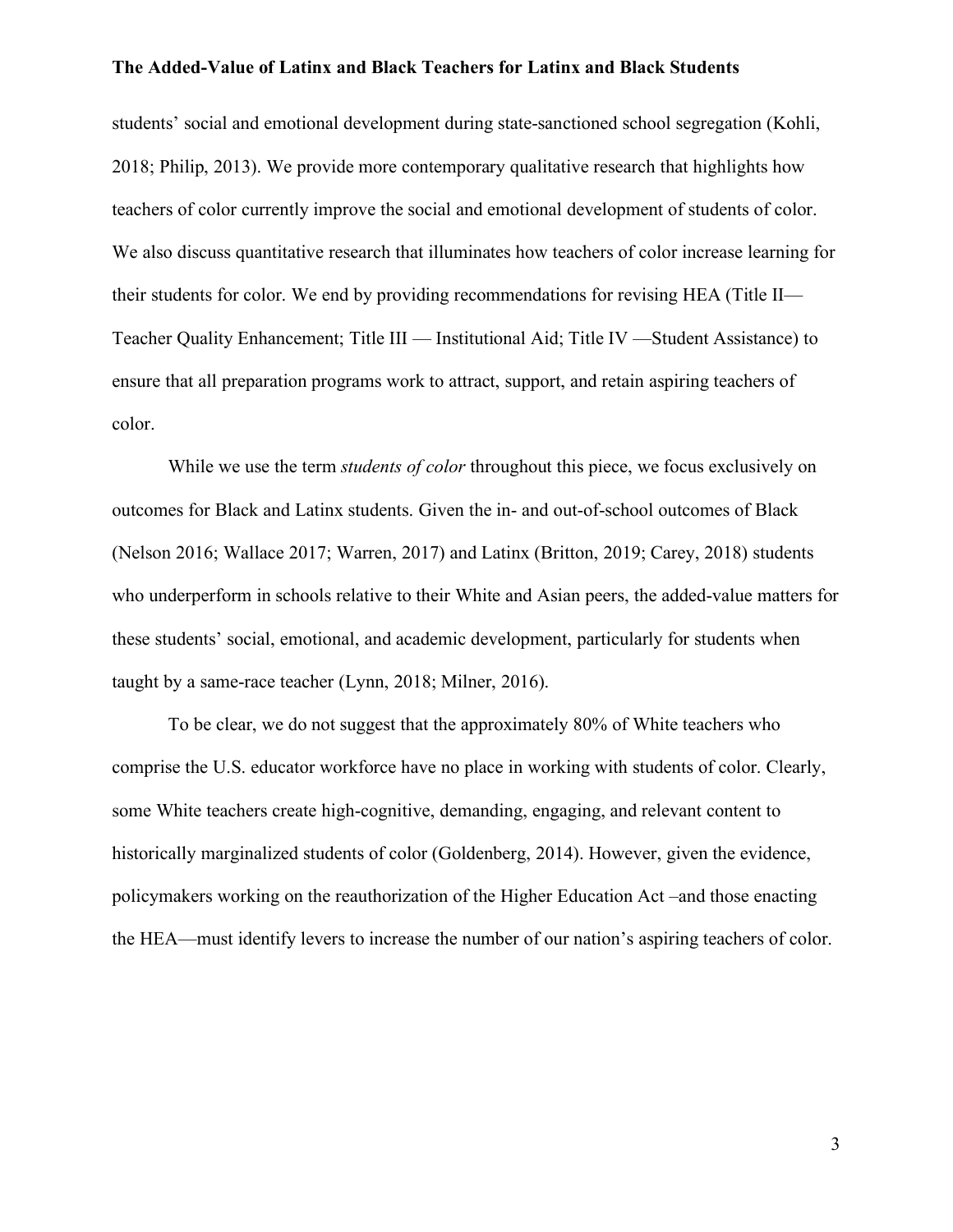## **Social and Emotional Added-Value**

# **for Students of Color Taught by Same-Race Teachers**

## **Latinx Students Taught by Latinx Teachers**

Studies on the added-value for students of color taught by teachers of color are not new (Hundley, 1965). Researchers have long documented how Latinx teachers have been able to attend to the social and emotional needs of their Latinx students (MacDonald, 2004; Ochoa, 2007). One particularly salient way that Latinx teachers enacted social and emotional support with their monolingual—and, in some cases, bilingual—Latinx students was through a shared value of linguistic diversity in the classroom (Gonzalez, 1990). The belief that Chicano students were not fluent in English became the alleged rationale for maintaining a separate and segregated school system prior to the desegregation of Mexican schools in California during the 1920s (Acuna, 1988; Muñoz, 2001; Strum, 2010). Since desegregation, the language shared between Latinx teachers and students has been recognized as a major factor in promoting effective learning (Acuna, 1988; Donato, 1997).

Despite teaching in historically under-resourced schools, Latinx teachers who share their Latinx students' cultural experiences create classroom environments that foster positive social and emotional support (Lara & Fránquiz, 2015; MacDonald, 2004; San Miguel, 1987). Within the Latinx community, *confianza*—the establishment of trust and consequent willingness to share information with others—is central to the formation of lasting relationships (Weisman, Flores, & Valenciana, 2007). Within these relationships, people exchange both intellectual and concrete information, ultimately promoting the preservation and survival of households (Moll & Greenberg, 1990). In a school context, Latinx teachers and paraeducators establish these same relationships through sharing culture, language, and lived experiences (Monzo & Rueda, 2001).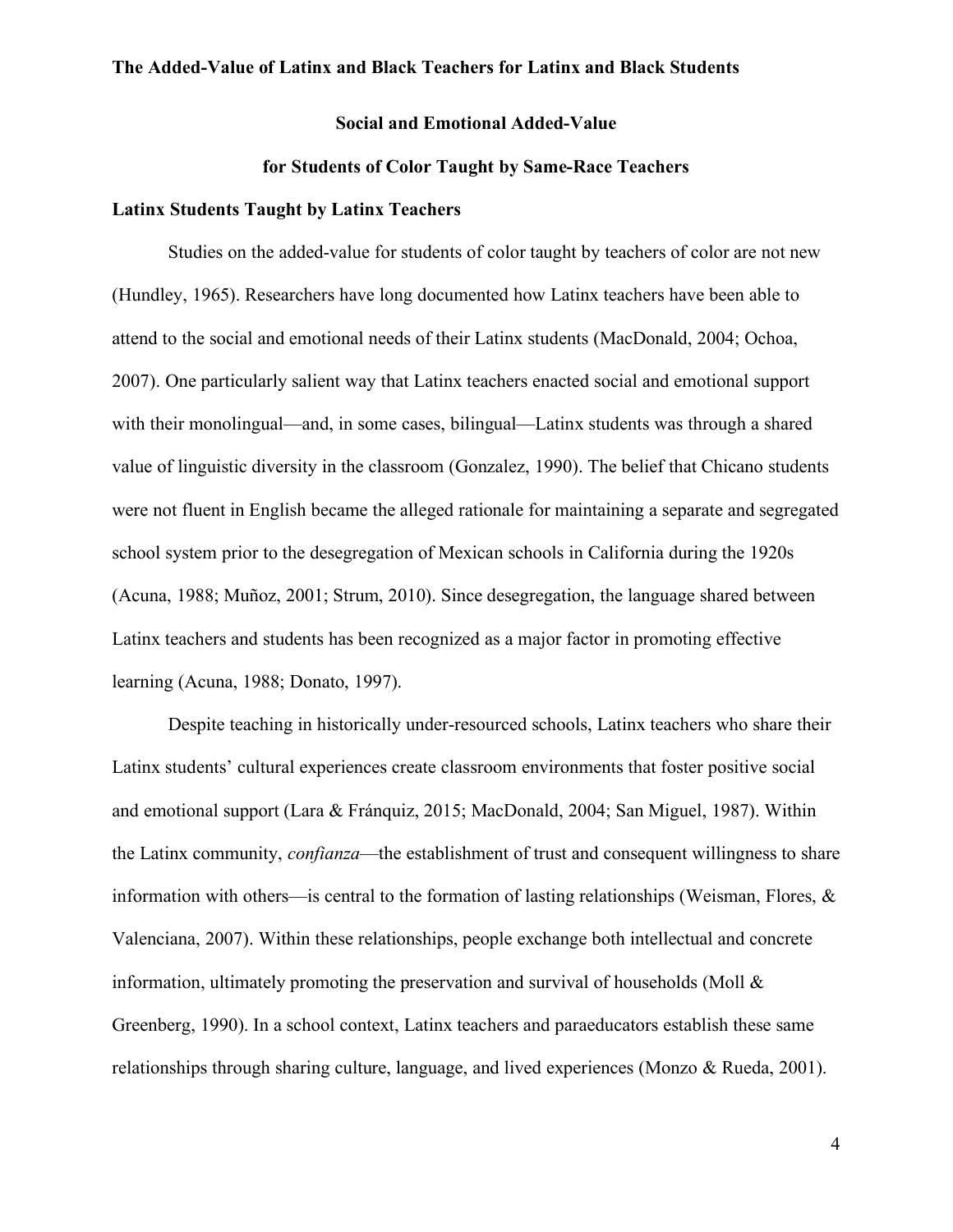Consequently, these commonalities between teachers and students serve as one mechanism through which Latinx teachers support their Latinx students' social and emotional development as well as learning (Lopez, 2016).

For example, increasing Latinx teachers caused Latinx students to take more advanced placement and international baccalaureate courses, compared with Latinx students in schools with fewer Latinx teachers (Kettler & Hurst, 2017). In a nationally representative longitudinal survey of middle and high school students, Latinx students were more likely to report that they would graduate from college when taught by a Latinx teacher than by a Black or White teacher (Atkins, Fertig, & Wilkins, 2014). Researchers have posited that the increased representation of Latinx teachers improves Latinx students' aspirations and feelings of school connectedness (Flores, Clark, Claeys, & Villarreal, 2007).

Latinx teachers, functioning as role models and representatives of the school for students of color, support their Latinx students by developing positive school expectations, fostering a sense of belonging, and improving subsequent educational outcomes (Anthrop-González & De Jesús, 2006). As Flores (2017) argued, many Latinx teachers do not enter the profession with the intention of being role models, or what she termed "cultural guardians," but assume this position after seeing the absence of teachers who self-identify as Latinx. Therefore, increasing the representation of these Latinx teachers will positively support Latinx students (Villegas & Lucas, 2004).

In early elementary schools, Spanish-language use is associated with higher levels of emotional support during teacher-student interactions (Reese, Jensen, & Ramirez, 2014). Using Spanish helps Latinx students strengthen their socioemotional competencies in a way that not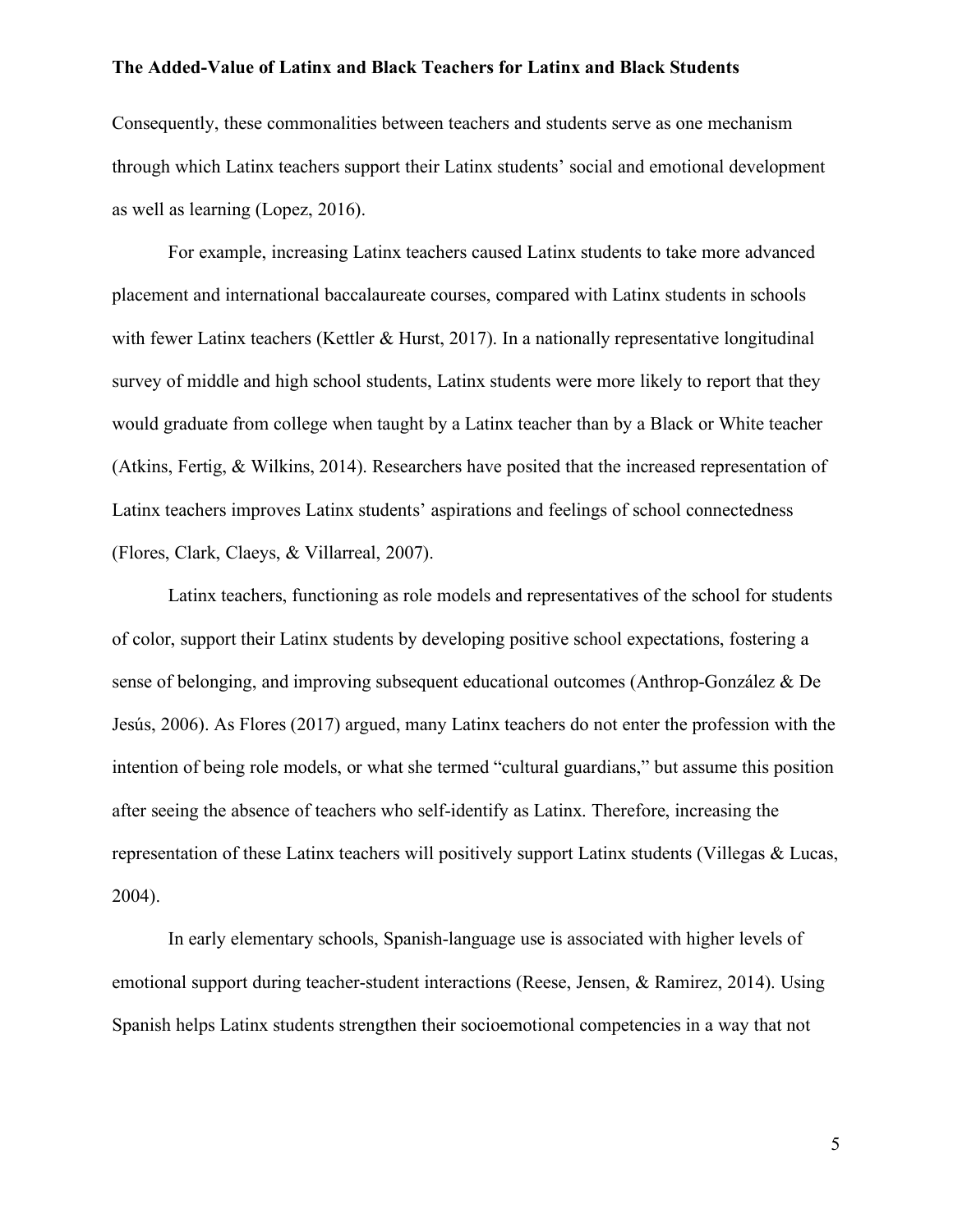only protects them from academic risk factors, but also helps promote school engagement and consequent performance.

Given these findings, one may presume that bilingualism is criterion enough for diversifying the teacher workforce and meeting the socioemotional demands of Latinx students. Although shared language may mitigate some of the challenges experienced by Latinx students, researchers have documented ethnic matching as contributing to more positive teacher responsiveness, expectations, cultural sensitivity, and academic gains for Latinx students (Downer, Goble, Myers, & Pianta, 2016). This suggests a more complex manner in which Latinx teachers are better able to attend to the cultural dimensions of the classroom when compared to White teachers.

## **Black Students Taught by Black Teachers**

Similar to the research on the positive social and emotional influences of Latinx teachers on Latinx students, a long and established research literature shows how Black teachers contribute to the social and emotional development of their Black students (Anderson, 1988; Foster, 1997; Irvine & Irvine, 1983; Ladson-Billings, 2009). During *de jure* segregation, Black teachers taught in segregated Black schools that were drastically underresourced when compared to their White peers in more resourced schools (Ashmore, 1954). Despite these separate and unequal schooling conditions, Black teachers created learning environments that attended to their Black students' social and emotional development (Bond, 1966; Edwards, Royster, & Bates, 1979). Black teachers in one North Carolina school district during Jim Crow saw their work as integral to uplifting the Black race (Siddle Walker, 1996). One student, Daisy Durrah, remembered her Black teachers saying, "You can do anything you want to if you try hard enough. Not because you're black necessarily, but because you're you" (p. 151).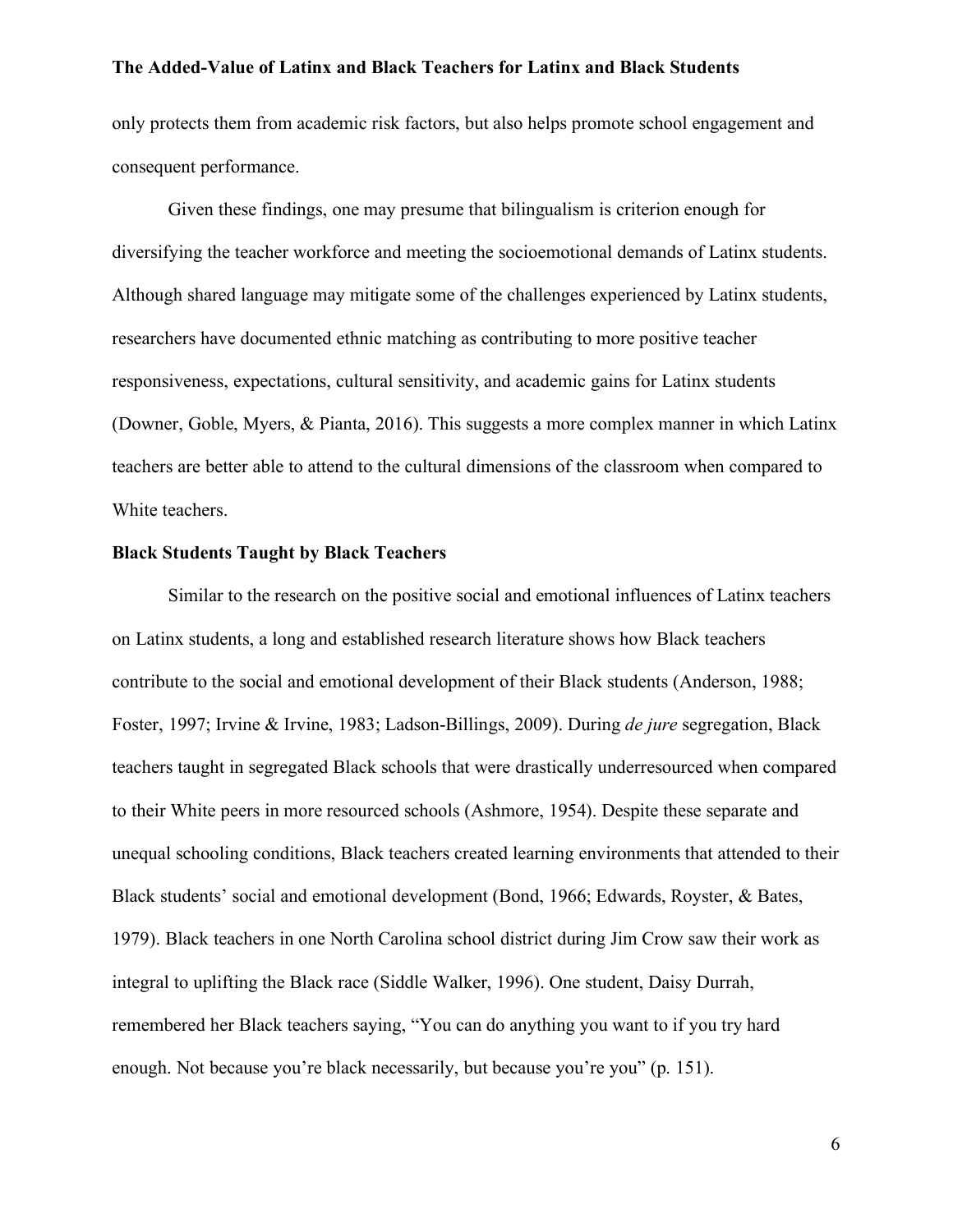More recent research has documented how Black students describe the unique ways their Black teachers care for them (Jackson, Sealey-Ruiz, & Watson, 2014; Madkins, 2011) and serve as role models (Goings & Bianco, 2016). After the percentage of Black math teachers increased, Black students were more likely to enroll in rigorous math courses, highlighting the race-based role-model effect (Klopfenstein, 2005). The characteristics underlying these relationships help explain the scope of socioemotional support that Black teachers provide to Black students. For example, Black teachers have a higher level of multicultural awareness, which fosters a more adaptive, responsive classroom environment for Black students (Cherng & Davis, 2016). Such multicultural aptitude comes in the form of culturally relevant pedagogy: Teachers remain committed to academic achievement while promoting student resilience and motivation (Mitchell, 1998).

This qualitative research has influenced recent quantitative work that measures the effect of Black teachers' added-value support of Black students' social and emotional development. In the Education Longitudinal Study of 2002, with 16,810 student-teacher dyads, researchers found that Black teachers hold higher expectations for their Black students, compared to those of White teachers (Gershenson, Holt, & Papageorge, 2016). Across six districts (Charlotte-Mecklenburg Schools, the Dallas Independent School District, Denver Public Schools, Hillsborough County Public Schools, Memphis City Schools, and the New York City Department of Education), 50,000 adolescent students reported on 1,680 teachers. Compared to Black students taught by White teachers, Black students taught by Black teachers were more likely to report a desire to attend college and stated that their teachers cared for and motivated them (Egalite  $\&$  Kisida, 2017). To show the positive impact Black teachers had on Black students' social and emotional development, previous research suggested one primary exploratory factor: Black teachers'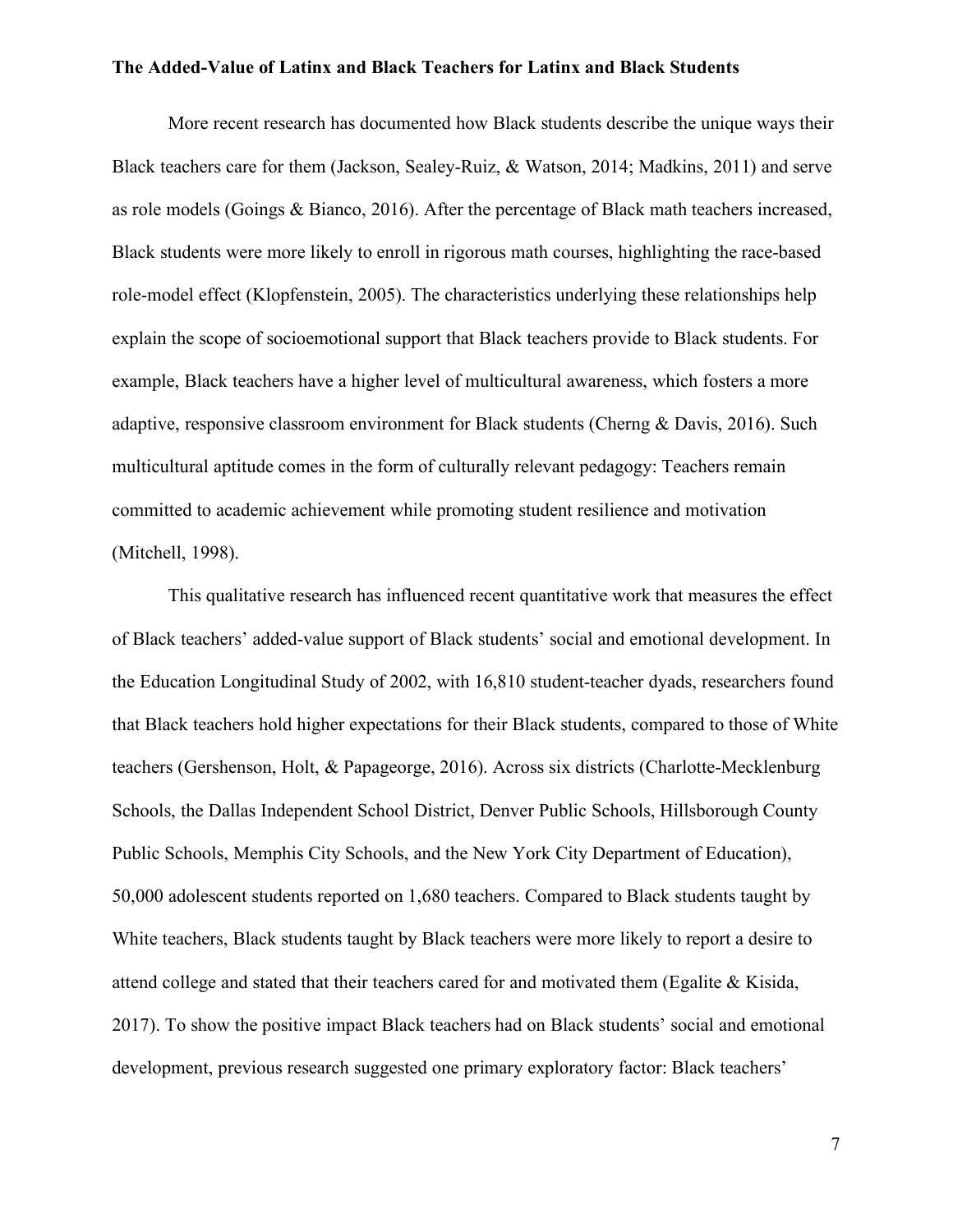"cultural understanding"— their capacity to design content that was culturally responsive and to serve as role models (King, 1993; Ladson-Billings, 2009).

As a related mechanism, implicit biases influence teachers' perceptions of negative student behavior (Downey & Pribesh, 2004), ultimately accounting for the higher levels of exclusionary discipline experienced by Black students (England & Meier, 1985). Administrative data collected from a 2007-2008 North Carolina sample of elementary, middle, and high school students revealed that Black students taught by Black teachers had fewer office referrals for misconduct, compared to Black students taught by White teachers (Lindsay & Hart, 2017). Overall, the presence of teachers who look similar and can relate to Black students may facilitate student engagement and motivation, further highlighting the need for a more diversified teacher workforce.

# **Learning Added-Value for Students of Color Taught by a Same-Race Teacher**

In addition to the added-value created by Latinx and Black teachers' support of the social and emotional development of their same ethnoracial students, students of color taught by samerace teachers learn more (Andrews, Castro, Cho, Petchauer, Richmond, Floden, 2019). A causal relationship characterizes increased learning for Black students taught by Black teachers (Ehrenberg & Brewer, 1995: reanalysis of the 1966 study of Equality of Educational Opportunity, or the *Coleman Report*). An increase in the number of Black teachers in a school was associated with larger gain scores for high-school Black students: The inverse was true for Black students in schools with a higher percentage of White teachers. Although the "attitudes about and expectations for black and white students and teachers towards members of the other race" (Ehrenberg & Brewer, 1995, p. 2) presumably might differ 28 years after the data were collected for the Coleman Report. The research, however, suggests that little has changed.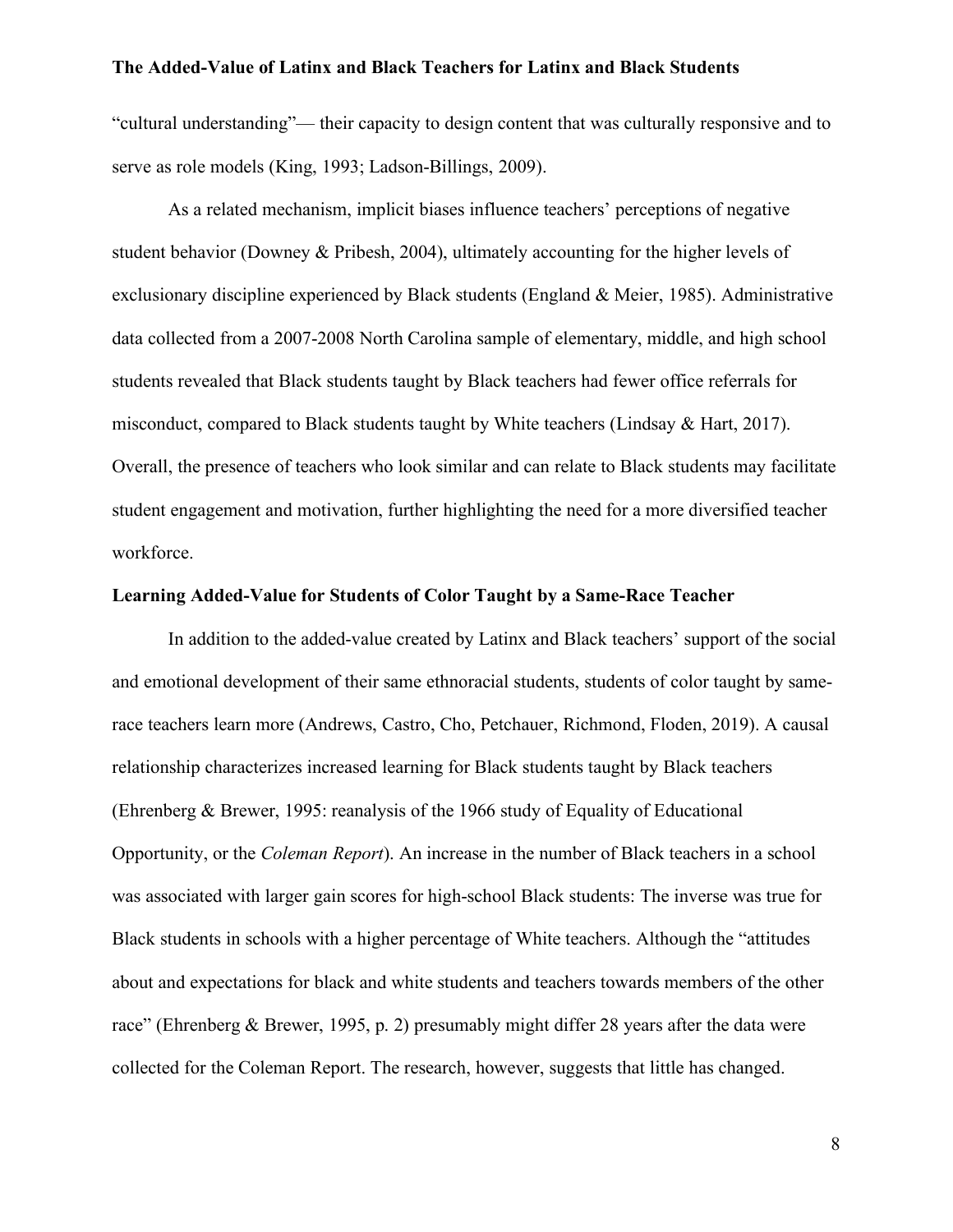Students' performance on the Test of Economic Literacy (TEL), a standardized highschool exam that measures everyday practical knowledge about money, found that, for Black students, assignment to a Black teacher was associated with a 2.25 increase in performance, an improvement from the 29th to the 38th percentile. There were no statistically significant gains on TEL for students taught by same-gender teachers (Evans, 1992). Similarly, Black students taught by Black teachers performed better on vocabulary and reading standardized tests compared to Black students taught by White teachers. Hanushek concluded: "This result may reflect either that Black students do better with teachers of their own race or that the white teachers that are attracted to this setting are otherwise poorer" (Hanushek, 1992, p. 110).

The added-value for Black student-teacher ethnic matching was clear in a secondary analysis of Tennessee's Project STAR class-size experiment (Dee, 2004). State standardized test scores of students randomly assigned to same-race teachers showed that teacher-student racial matching for both Black and White students was associated with a 2% - 3% increase on math and reading elementary standardized tests. These increases in performance continued at approximately the same percentage, 2% - 3%, for each subsequent year a student was assigned to a same-race teacher.

More recent quasi-experimental studies have continued to amplify the benefits for Black students taught by Black teachers. An analysis of the Early Childhood Longitudinal Study— Kindergarten through Fifth Grade (ECLS—K-5) pointed to increased learning on math and English scores for Black students when they were taught by Black teachers (Eddy & Easton-Brooks, 2011). The same nationally representative longitudinal data set found that teachers' perceptions of students' academic ability increased when the students were the same race as the teacher (Ouazad, 2014). There were no differences for students' grades based on teachers'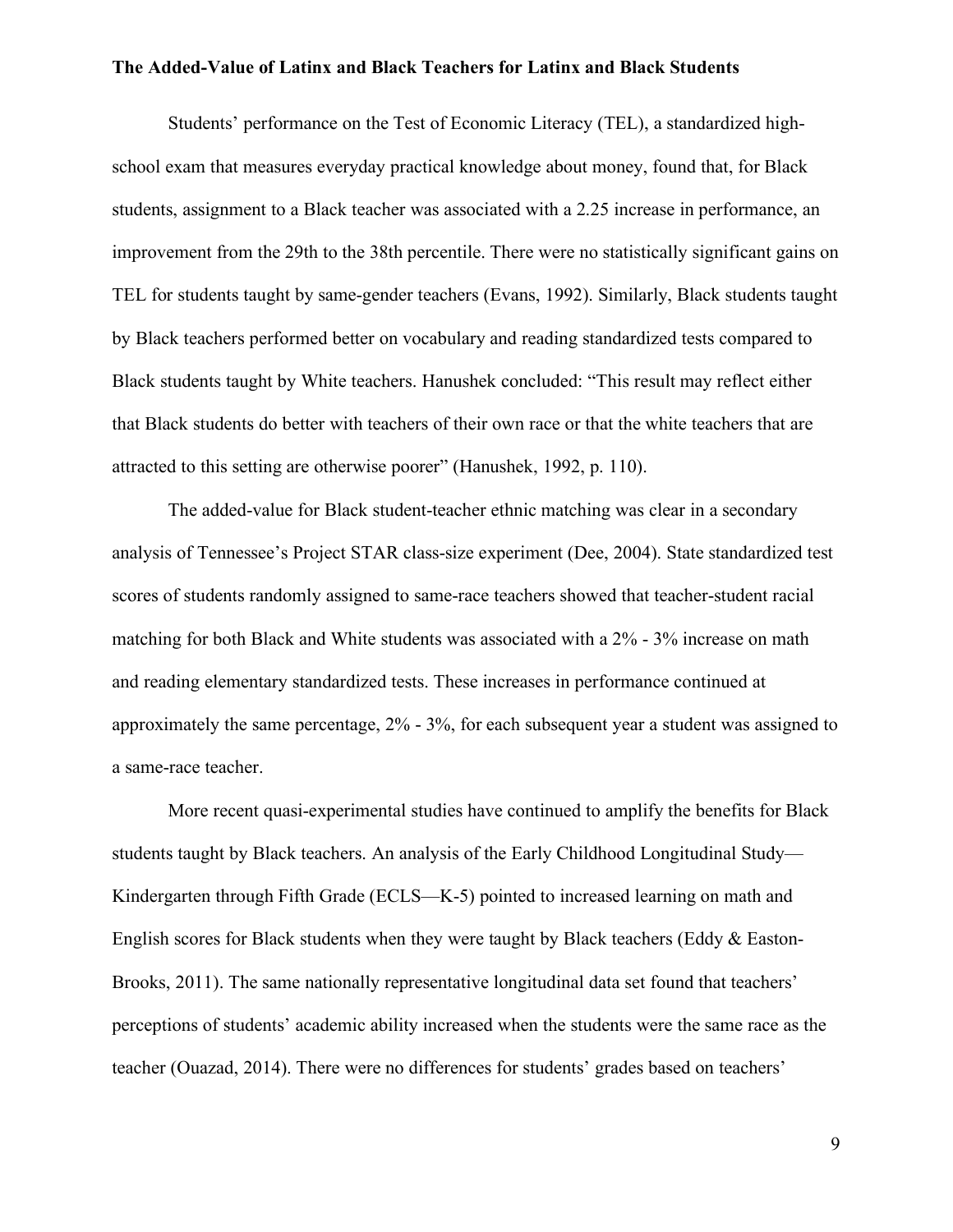gender. Other studies draw on longitudinal administrative data in North Carolina (Clotfelter, Ladd, & Vigdor, 2011), Florida (Egalite, Kisida, & Winters, 2015), Tennessee (Gershenson, Hart, Lindsay, & Papageorge, 2017), and an urban district in Texas (Hanushek, Kain, O'Brien, & Rivkin, 2005) found increases in learning for Black students when their teachers were Black.

To date, no quasi-experimental studies have explored the impact on Latinx students' learning when taught by Latinx teachers. Given ongoing policy initiatives aimed at increasing the percentage of Latinx teachers in our nations classroom, future research should examine the degree to which Latinx teachers, when compared to other teachers, improve their Latinx students' learning. However, the clear evidence about the impact on their Latinx students' social and emotional development should spur policymakers to bolster efforts to recruit Latinx teachers.

#### **Implications for the Reauthorization of the Higher Education Act**

Given the qualitative and quantitative evidence pointing to the added-value of Latinx and Black teachers for Latinx and Black students—coupled with Congress's current efforts to reauthorize the Higher Education Act—bolstering provisions aimed at increasing the ethnoracial diversity of our country's teacher workforce would seem prudent. To do this, Congress may want to focus its attention on Title II: Teacher Quality Enhancement; Title III: Institutional Aid; and Title VII: Graduate and Postsecondary Improvement Programs.

## **Title II. Teacher Quality Enhancement: Increasing Teacher Residency Programs**

In future reauthorizations of HEA, Congress should create a permanent line item that funds teacher residency programs. During the 2008 HEA reauthorization, Congress allowed for the creation of Teacher Quality Partnership (TQP) grants, which supported the initial development of teacher residency programs. In a teacher residency program, pre-service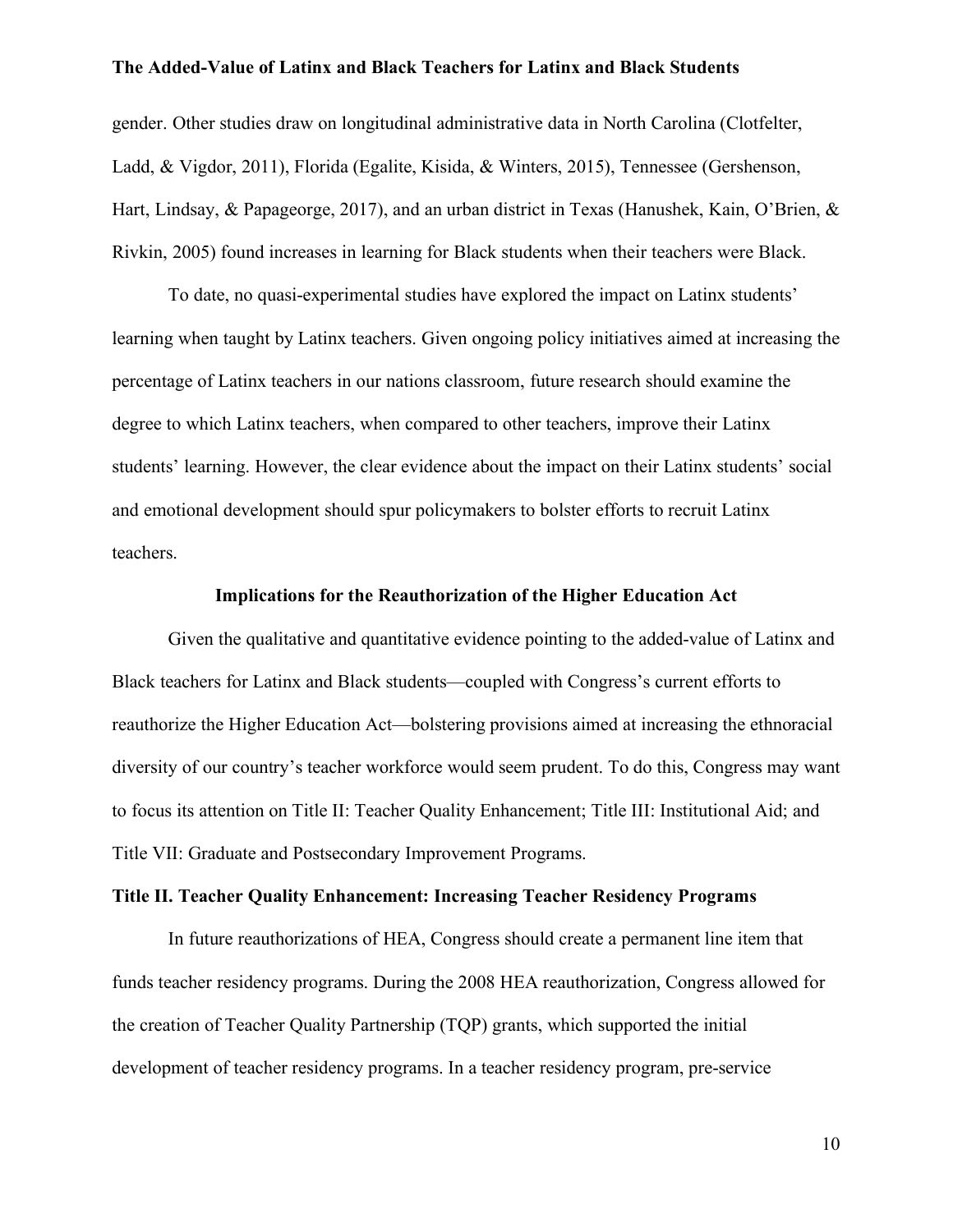teachers, also known as residents, receive a stipend while spending one full-year working alongside an experienced teacher and taking graduate coursework, which leads to certification (Goodwin, Roegman, & Reagan, 2018). Teacher residencies enroll a larger percentage of people of color when compared to more traditional certification programs; moreover, over time, the students in residents' classes perform better on standardized exams (Papay, West, Fullerton, & Kane, 2019). Additionally, residents have higher rates of retention when compared to their peers trained in traditional preparation programs (Berry, Montgomery, Curtis, Hernandez, Wurtzel, & Snyder, 2008). A reauthorized HEA should include permanent funding to increase teacher residency programs, as well as support the development of current teacher residency programs, given the evidence of success that such programs have had recruiting teachers of color and the impact that teacher residents have had in increasing academic outcomes for their students relative to traditional preparation programs.

## **Title II. Teacher Quality Enhancement: Professional Development for Teacher Educators**

To enhance the quality of preparation that pre-service teachers receive—pre-service teachers of color, in particular—a reauthorized HEA must also include attention to deepening the capacity of teacher educators to prepare novice teachers. To do this, a reauthorized HEA should include block funding to institutions of higher education to develop an understanding of the dispositions and skills needed to prepare high quality teacher candidates. Teacher preparation program curriculum lacks coherence, as the result of teacher educators rarely having the time and space to co-plan and subsequently redesign their curriculum (Grossman, Kazemi, Kavanagh, Franke, & Dutro, 2019). Thus, incentivizing teacher preparation programs to provide access to professional development opportunities for teacher educators will be essential in order to enhance the quality of pre-service teachers entering the field. Moreover, to ensure that pre-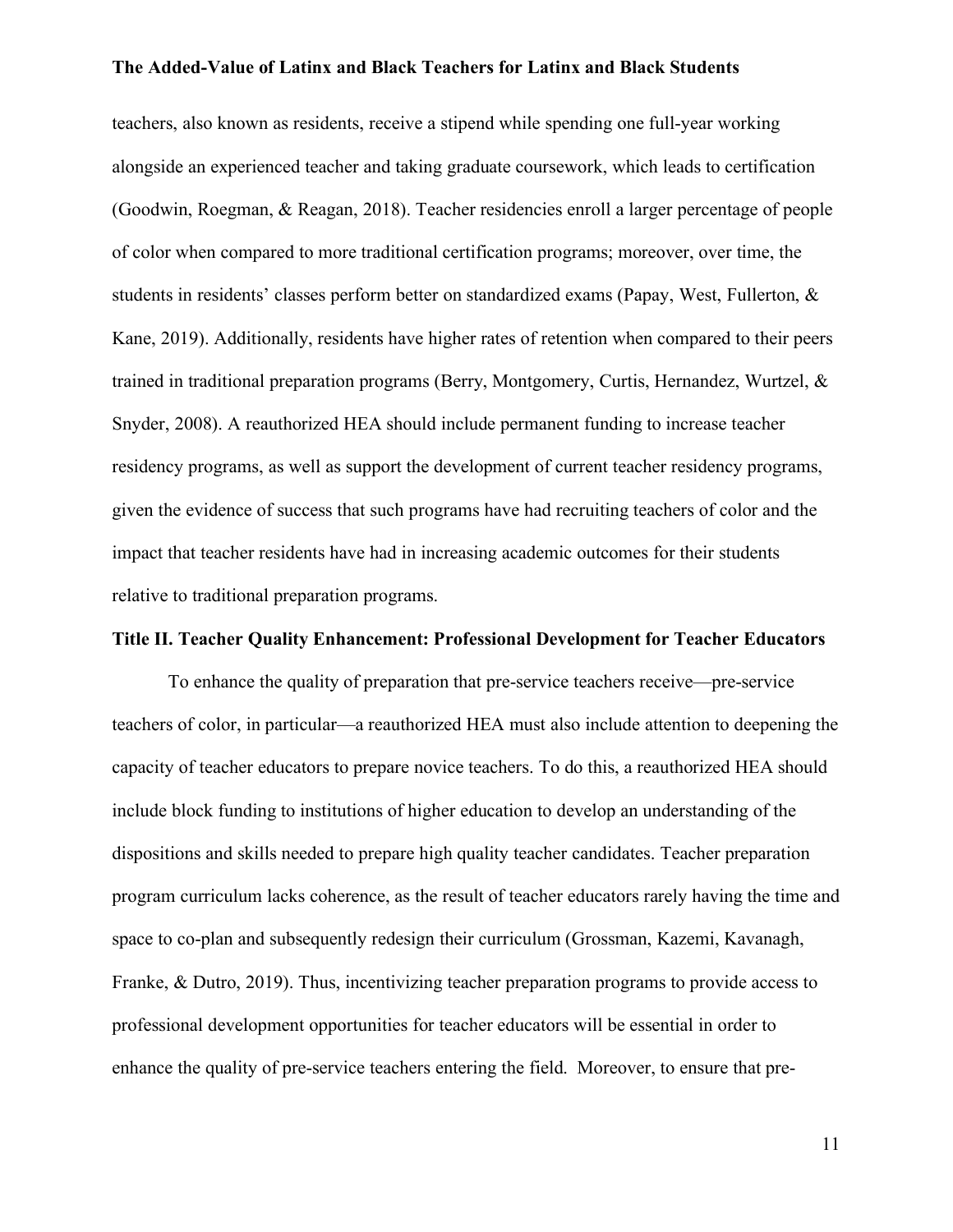service teachers of color have access to high quality teacher educators, a block grant competition set aside to grow the capacity of teacher educators should provide preferences to preparation programs that have demonstrated an ability to retain and graduate teacher candidates of color.

# **Title III. Institutional Aid: Strengthening Minority Serving Institutions' Teacher**

#### **Preparation Programs**

A reauthorized HEA should include a new line item that provides institutional aid to Historically Black College and Universities (HBCUs), Historically Black Graduate Institutions (HBGIs), and Hispanic Serving Institutions (HIS) that commit to increasing the number of graduates entering the teaching profession. Similar to Title III's Part E: Minority Science and Engineering Improvement Program, which aims to increase the number of people of color who enter STEM related fields, the proposed Part H in Title III is intended to provide additional resources to traditional teacher preparation programs in Minority Serving Institutions (MSI). Awards should be based on grant applications in which teacher preparation programs receive funding to develop robust recruitment campaigns to attract prospective candidates into the profession. Grant funding should also include resources for faculty professional development and a stipend during pre-service teachers' practicum that equals the salary of a paraprofessional or assistant teacher in the school where the pre-service teacher is teaching. Priority should be given to MSI preparation programs that have a minimum of six months of student teaching required to receive certification.

## **Title IV. Increasing Grants to Students in Attendance at Institutions of Higher Education**

The reauthorized HEA should incrementally increase the TEACH Grant for eligible recipients from its current amount of \$4,000 to \$8,000 over the next five years. Teachers who receive the TEACH Grant commit to teaching high-need subjects in high-poverty schools for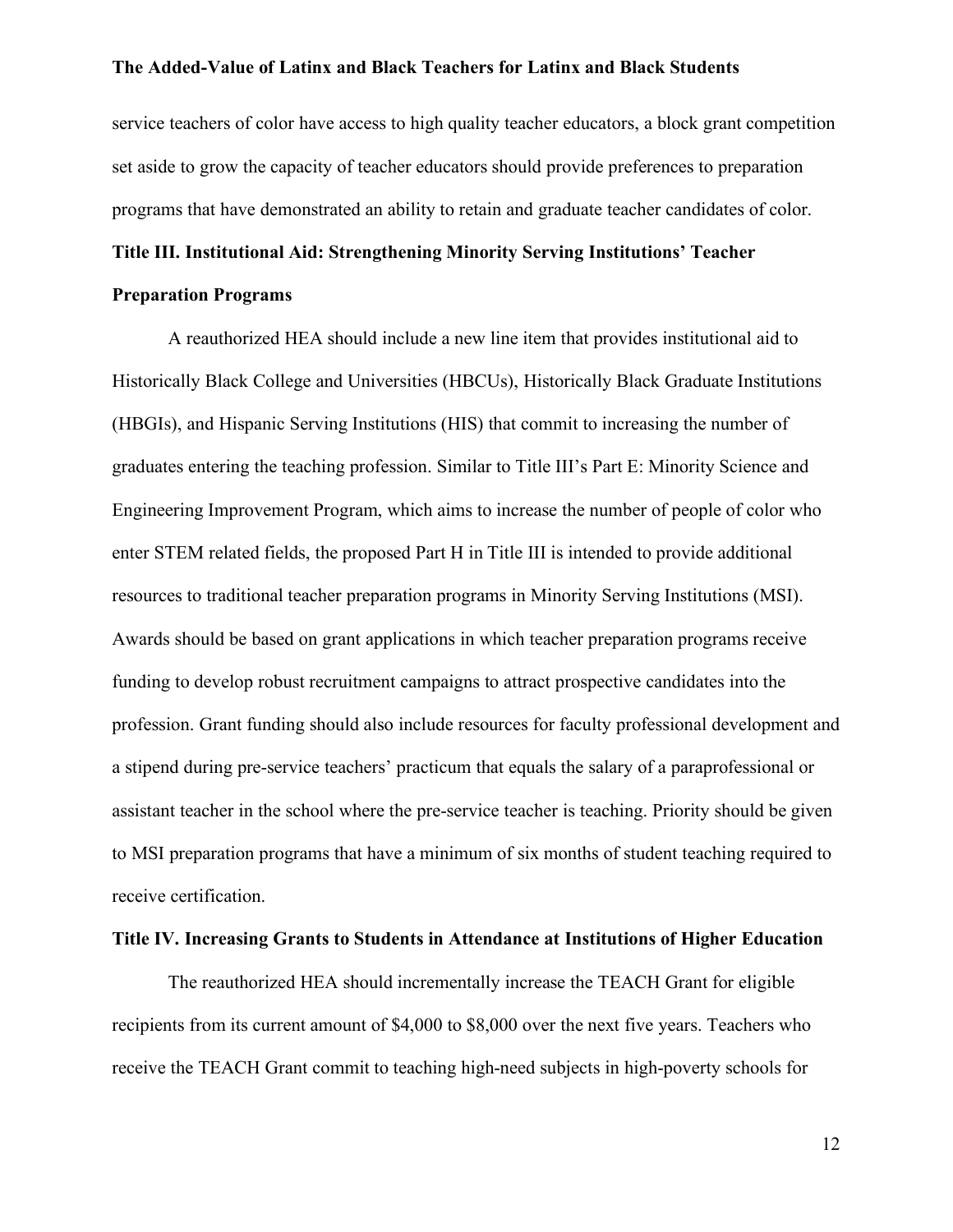four years. Given the reality that Black and Latinx teachers are concentrated in high-poverty schools as compared to their White peers, increasing incentives to enter the teaching profession may serve as leverage for recruiting teachers of color (Milanowski, Longwell-Grice, Saffold, Jones, Schomisch, & Odden, 2009). Moreover, Black and Latinx students have a greater college debt burden than their White peers (Scott-Clayton & Li, 2016). Consequently, providing additional incentives, in the form of grants, to prospective teachers of color might increase the number of teachers of color who enter and remain in the profession—to everyone's benefit. **Acknowledgments**: The authors would like to thank Tolani Britton and Susan Fiske for their feedback on this manuscript.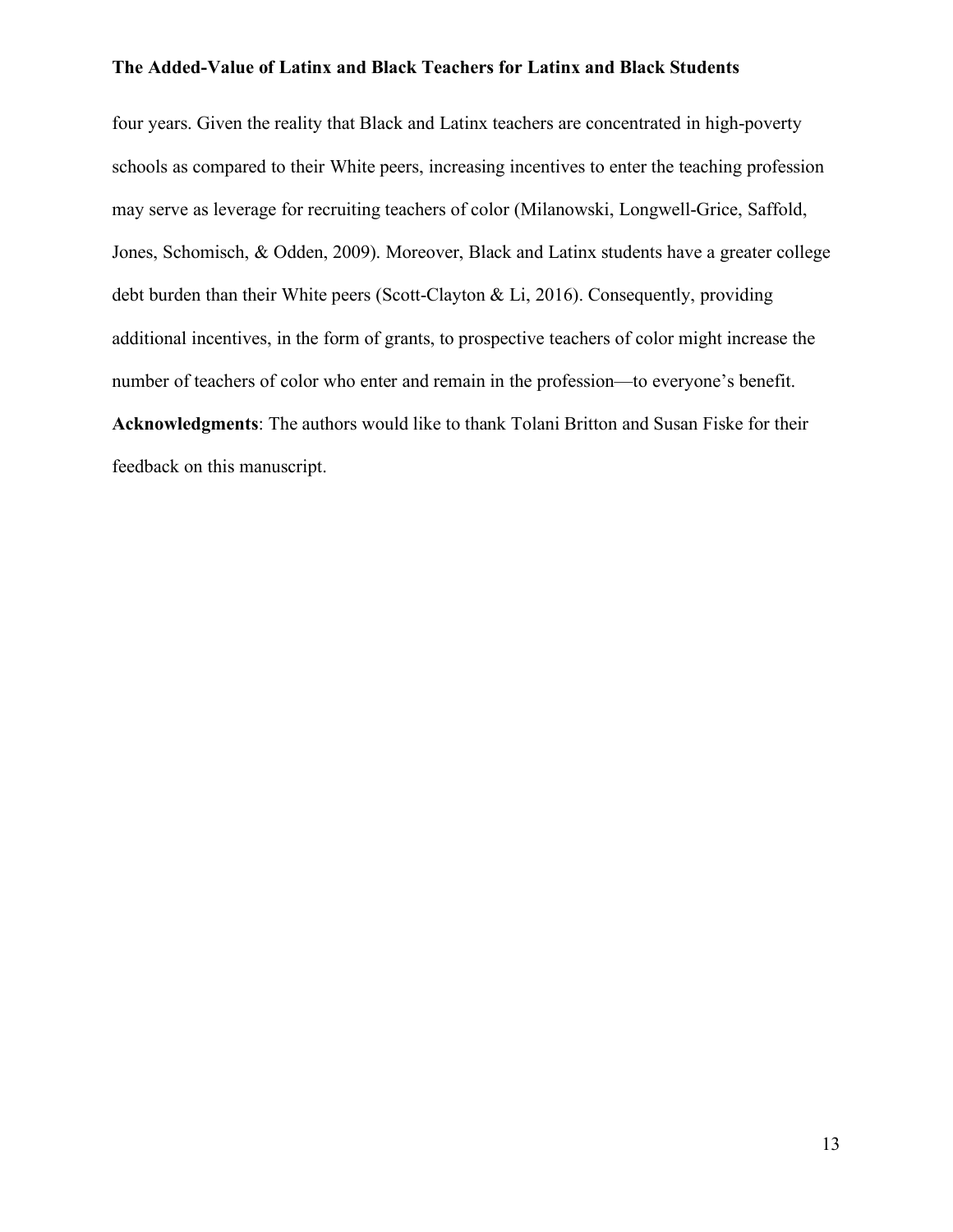#### **References**

- Acuna, R. (1988). *Occupied America: A history of Chicanos* (2nd ed.). New York: Harper and Row.
- Anderson, J. D. (1988). *The education of Blacks in the South, 1860-1935*. Chapel Hill: University of North Carolina Press.
- Ashmore, H. S. (1954). *The Negro and the schools.* Chapel Hill: University of North Carolina Press.
- Antrop-González, R., & De Jesús, A. (2006). Toward a theory of critical care in urban small school reform: Examining structures and pedagogies of caring in two Latino communitybased schools. *International Journal of Qualitative Studies in Education*, *19*(4), 409-433.
- Atkins, D., Fertig, A., & Wilkins, V. (2014). Connectedness and expectations: How minority teachers can improve educational outcomes for minority students. *Public Management Review,* 1-24.
- Berry, B., Montgomery, D., Curtis, R., Hernandez, M., Wurtzel, J., & Snyder, J. (2008). Creating and sustaining urban teacher residencies: A new way to recruit, prepare, and retain effective teachers in high-needs districts. Chapel Hill, NC: The Aspen Institute and Center for Teaching Quality.
- Britton, T. A. (2019). The best laid plans: Postsecondary educational expectations and college enrollment in Massachusetts. *The Journal of Higher Education*, 1-25. https://doi.org/10.1080/00221546.2019.1590294
- Bristol, T. J. & Shirrell, M. (2018). Who is here to help me?: The work-related social networks of teachers of color. *American Educational Research Journal*.

Bristol, T. J. & Goings, R. B. (2019). Exploring the boundary heightening experiences of Black male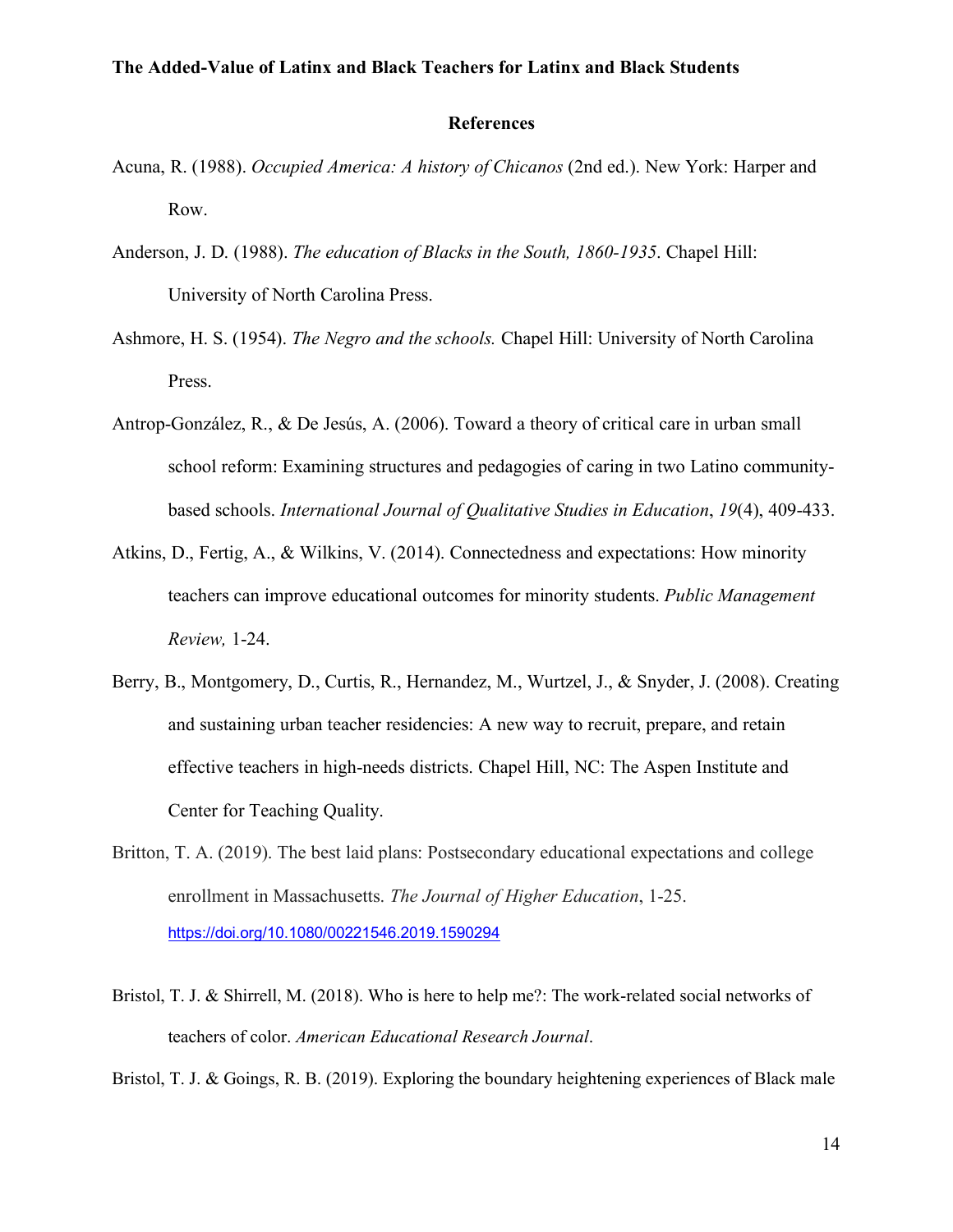teachers: Lessons for teacher education. *Journal of Teacher Education, 70* (1), 51-64.

https://doi.org/10.3102/0002831218804806

- Brockenbrough, E. (2015). "The discipline stop": Black male teachers and the politics of urban school discipline. *Education and Urban Society*, 47, 499-522.
- Bond, H. M. (1966). *The education of the negro in the American social order*. New York: Octagon Books.
- Carey, R. L. (2018). "What am I gonna be losing?": School culture and the family-based collegegoing dilemmas of Black and Latino adolescent boys. *Education and Urban Society*, *50,*246-273. https ://doi.org/10.1177/0013124517 713112.
- Carter-Andrews, D.J., Bartell, T., & Richmond, G. (2016). Teaching in dehumanizing times. *Journal of Teacher Education, 67*(3), 170-172.
- Cherng, H.-Y. S., & Davis, L. (2016*). Multicultural matters: An investigation of key assumptions of multicultural education reform in teacher education*. Manuscript submitted for publication.
- Cherng, H.-Y. S., & Halpin, P. F. (2016). The importance of minority teachers: Student perceptions of minority versus White teachers. *Educational Researcher*, *45*(7), 407-420.
- Clotfelter, C. T., Ladd, H. F., & Vigdor, J. L. (2011). Teacher mobility, school segregation, and pay-based policies to level the playing field. *Education Finance and Policy*, *6*(3), 399- 438.
- Dee, T. S. (2004). Teachers, race, and student achievement in a randomized experiment. *The Review of Economics and Statistics*, *86*(1), 195-210.
- Dilworth, M. E. (1990). Reading between the lines: Teachers and their racial/ethnic cultures. Office of Education Research and Improvement. Washington, D.C. Retrieved from http://files.eric.ed.gov/fulltext/ED322148.pdf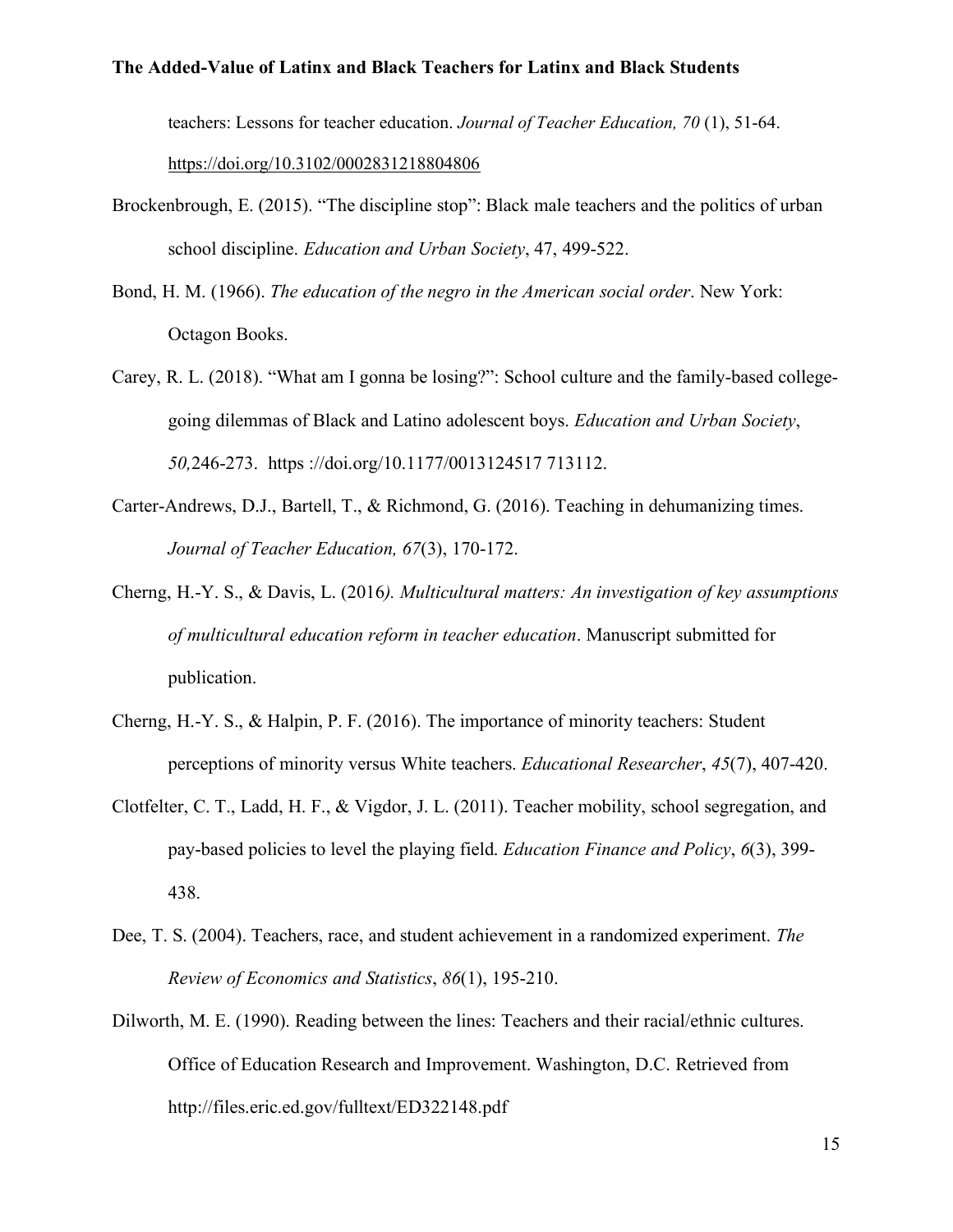- Donato, R. (1997). *The other struggle for equal schools: Mexican Americans during the civil rights era*. Albany, NY: SUNY Press.
- Donato, R., & Hanson, J. (2012). Legally white, socially "Mexican": The politics of de jure and de facto school segregation in the American Southwest. *Harvard Educational Review*, *82*(2), 202-225.
- Downer, J. T., Goble, P., Myers, S. S., & Pianta, R. C. (2016). Teacher-child racial/ethnic match within pre-kindergarten classrooms and children's early school adjustment. *Early Childhood Research Quarterly, 37*, 26-38.
- Downey, D. B., & Pribesh, S. (2004). When race matters: Teachers' evaluations of students' classroom behavior. *Sociology of Education*, *77*(4), 267-282.
- Eddy, C., & Easton-Brooks, D. (2011). Ethnic matching, school placement, and mathematics achievement of African American students from kindergarten through fifth grade. *Urban Education, 46*(6), 1280-1299.
- Edwards, W. C., Royster, P. M., & Bates, L. (1979). *The education of Black citizens in Halifax County, 1866-1969*. Springfield, VA: Banister Press.
- Egalite, A. J., & Kisida, B. (2017). The effects of teacher match on students' academic perceptions and attitudes. *Educational Evaluation and Policy Analysis*. doi:10.3102/0162373717714056
- Egalite, A. J., Kisida, B., & Winters, M. A. (2015). Representation in the classroom: The effect of own-race teachers on student achievement. *Economics of Education Review*, *45*, 44- 52.
- Ehrenberg, R. G., & Brewer, D. J. (1995). Did teachers' verbal ability and race matter in the 1960s? Coleman revisited. *Economics of Education Review*, *14*(1), 1-21.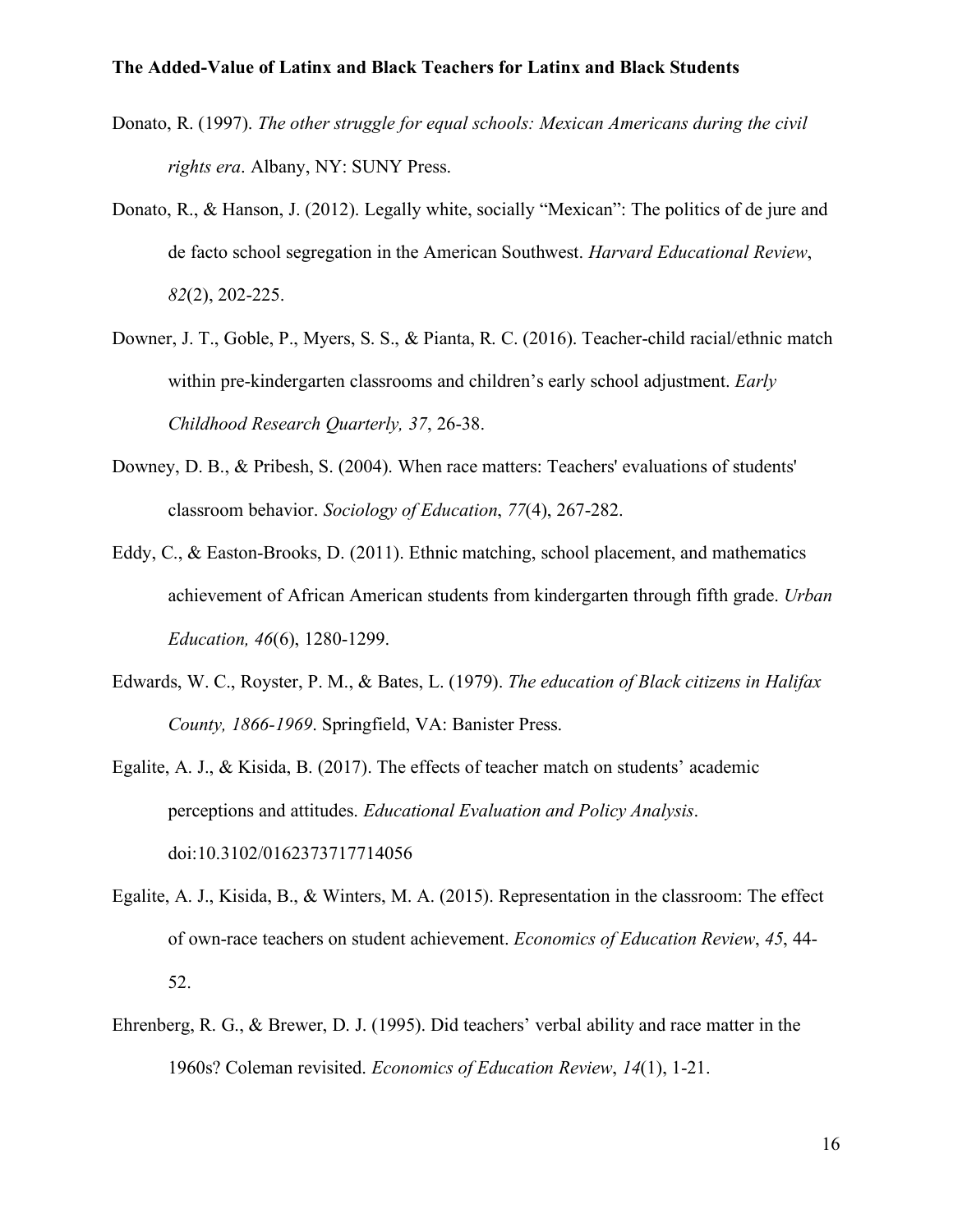- England, R., & Meier, K. (1985). From desegregation to integration. *American Politics Research, 13*(2), 227-247.
- Evans, M. O. (1992). An estimate of race and gender role-model effects in teaching high school. *The Journal of Economic Education*, *23*(3), 209-217.
- Flores, G. M. (2017). *Latina Teachers: Creating Careers and Guarding Culture*. New York: NYU Press.
- Flores, B. B., Clark, E. R., Claeys, L., & Villarreal, A. (2007). Academy for teacher excellence: Recruiting, preparing, and retaining Latino teachers through learning communities. *Teacher Education Quarterly, 34*(4), 53–69.
- Foster, M. (1997). *Black teachers on teaching*. New York: New Press.
- Gershenson S., Hart C. M. D., Lindsay C. A., Papageorge N. W. (2017). The long run effects of same-race teachers (IZA Discussion Paper No. 10630).
- Gershenson, S., Holt, S., & Papageorge, N. W. (2016). Who believes in me? The effect of student-teacher demographic match on teacher expectations. *Economics of Education Review, 52*, 209-224.
- Gilbert, C. K., & Heller, D. E. (2013). Access, equity, and community colleges: The Truman Commission and federal higher education policy from 1947 to 2011. *The Journal of Higher Education*, *84*(3), 417-443.
- Gist, C. D. (2016). Voices of aspiring teachers of color: Unraveling the double bind in teacher education. *Urban Education,* 1-30.
- Goldenberg, B. M. (2014). White teachers in urban classrooms: Embracing non-white students' cultural capital for better teaching and learning. *Urban Education*, *49*, 111-114.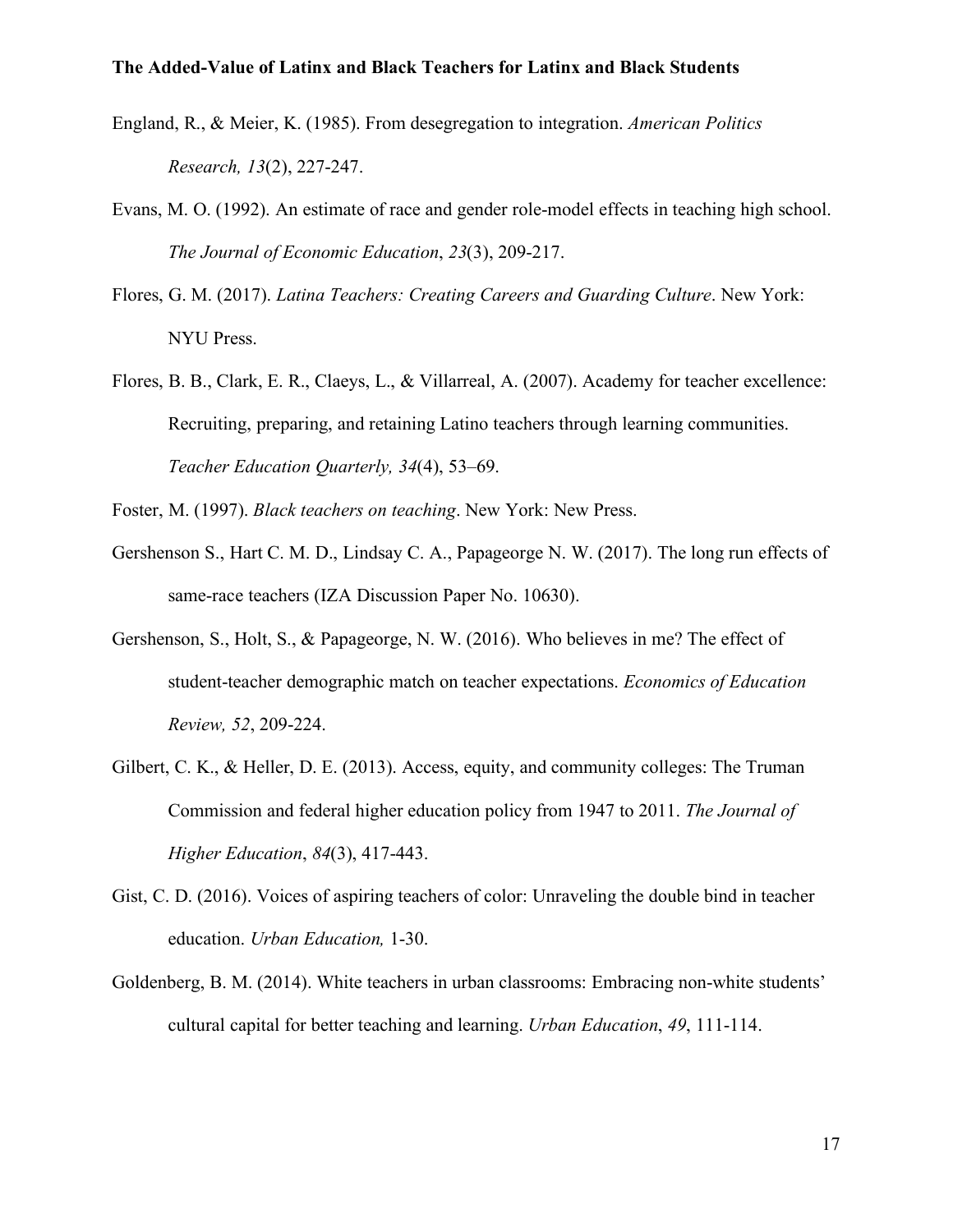- Goings, R. B., & Bianco, M. (2016). It's hard to be who you don't see: An exploration of black male high school students' perspectives on becoming teachers. *Urban Review: Issues and Ideas in Public Education, 48*(4), 628-646.
- Gonzalez, G. G. (1990). *Chicano education in the era of segregation.* Philadelphia: Balch Institute Press.
- Goodwin, A. L., Roegman, R., & Reagan, E. M. (2018). Lessons from a teacher residency: A preparation program in New York City aims to give teaching candidates a more clinically rich experience. *Educational Leadership*, *75*(8), 62–67.
- Grossman, P., Kazemi, E., Kavanagh, S. S., Franke, M., Dutro, E. (2019). Learning to facilitate discussions: Collaborations in practice-based teacher education. *Teaching & Teacher Education, 81*, 97–99. doi:10.1016/j.tate.2019.02.002
- Haddix, M. (2010). No longer on the margins: Researching the hybrid literate identities of Black and Latina preservice teachers. *Research in the Teaching of English*, *45*(2), 97–123.
- Hanushek, E. A. (1992). The trade-off between child quantity and quality. *Journal of Political Economy*, *100*(1), 84-117.
- Hanushek, E., Kain, J., O'Brien, D., & Rivkin, S. (2005). *The market for teacher quality*. NBER Working Paper Series*,* 11154.

Hundley, M. G. (1965). *The Dunbar story, 1870-1955*. New York: Vantage Press.

- Irvine, R. W., & Irvine, J. J. (1983). The impact of the desegregation process on the education of Black students: Key variables. *The Journal of Negro Education*, *52*(4), 410-422.
- Jackson, I., Sealey-Ruiz, Y., & Watson, W. (2014). Reciprocal love: Mentoring black and latino males through an ethos of care. *Urban Education, 49*(4), 394-417.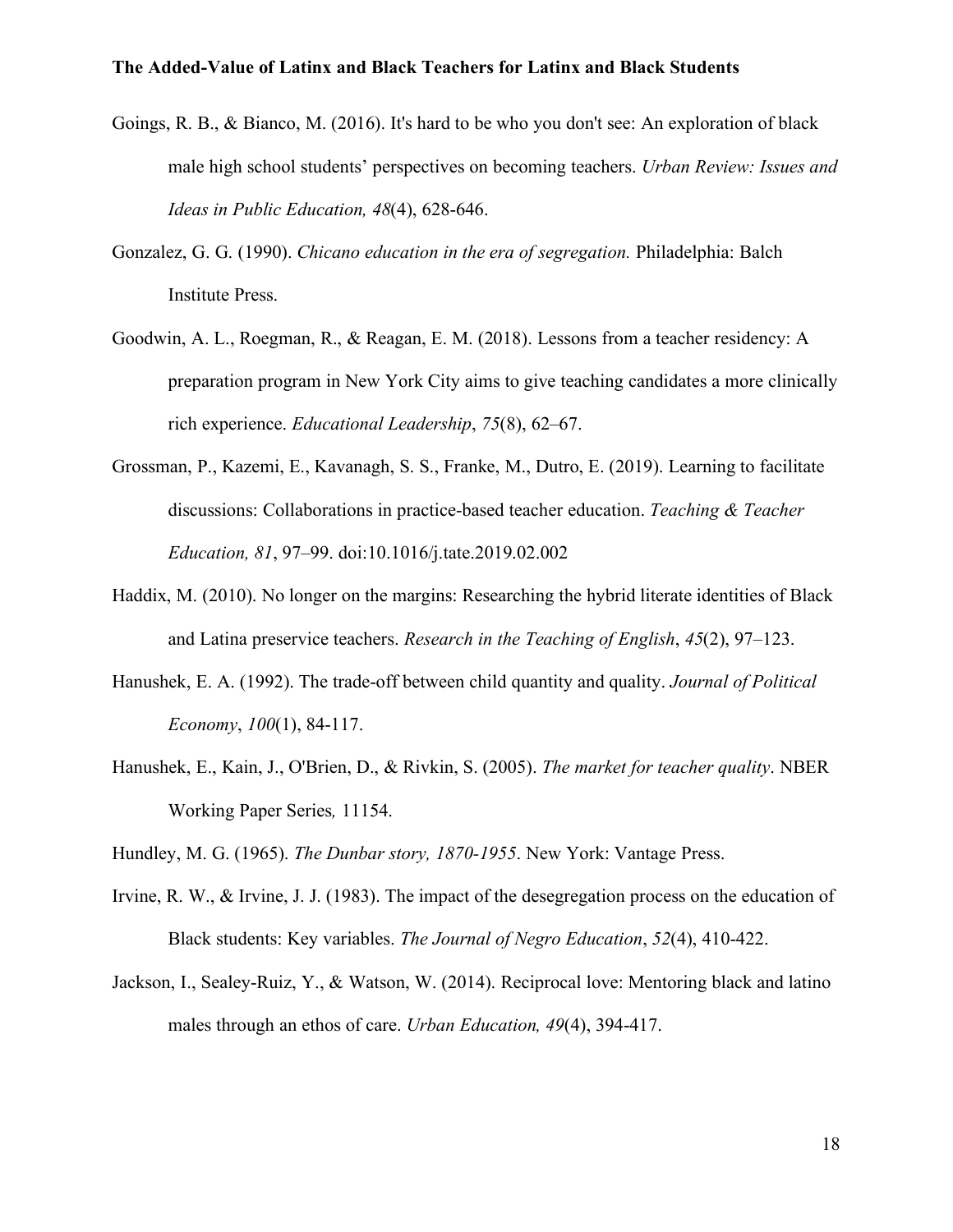- Kettler, T., & Hurst, L. T. (2017). Advanced academic participation: A longitudinal analysis of ethnicity gaps in suburban schools. *Journal for the Education of the Gifted*, *40*(1), 3-19.
- King, S. H. (1993). The limited presence of African-American teachers. *Review of Educational Research*, *63*, 115–149.
- Klopfenstein, K. (2005). Beyond test scores: The impact of black teacher role models on rigorous math taking. *Contemporary Economic Policy, 23*(3), 416-428.
- Kohli, R. (2018). Behind school doors: The impact of hostile racial climates on urban teachers of color. *Urban Education, 53*(3), 307-333.
- Ladson-Billings, G. (2009). *The dreamkeepers: Successful teachers of African American children*. Hoboken, NJ: John Wiley & Sons.
- Lara, G., & Fránquiz, M. (2015). Latino bilingual teachers: Negotiating the figured world of masculinity. *Bilingual Research Journal, 38*(2), 207-227.
- Lindsay, C. A., & Hart, C. M. (2017). Exposure to same-race teachers and student disciplinary outcomes for black students in North Carolina. *Educational Evaluation and Policy Analysis*, *39*(3), 485-510.
- Lopez, F. A. (2016). Culturally responsive pedagogies in Arizona and Latino students' achievement. *Teachers College Record, 118*(5), 1–42.
- Lynn, M. (2018). Research on Black male teachers, then and now. *Journal for Multicultural Education, 12*(2), 90-92.
- MacDonald, V. (Ed.). (2004). *Latino education in the United States: A narrated history from 1513–2000*. New York: Palgrave Macmillan.
- Madkins, T. C. (2011). The Black teacher shortage: A literature review of historical and contemporary trends. *Journal of Negro Education*, 80(3), 417-427.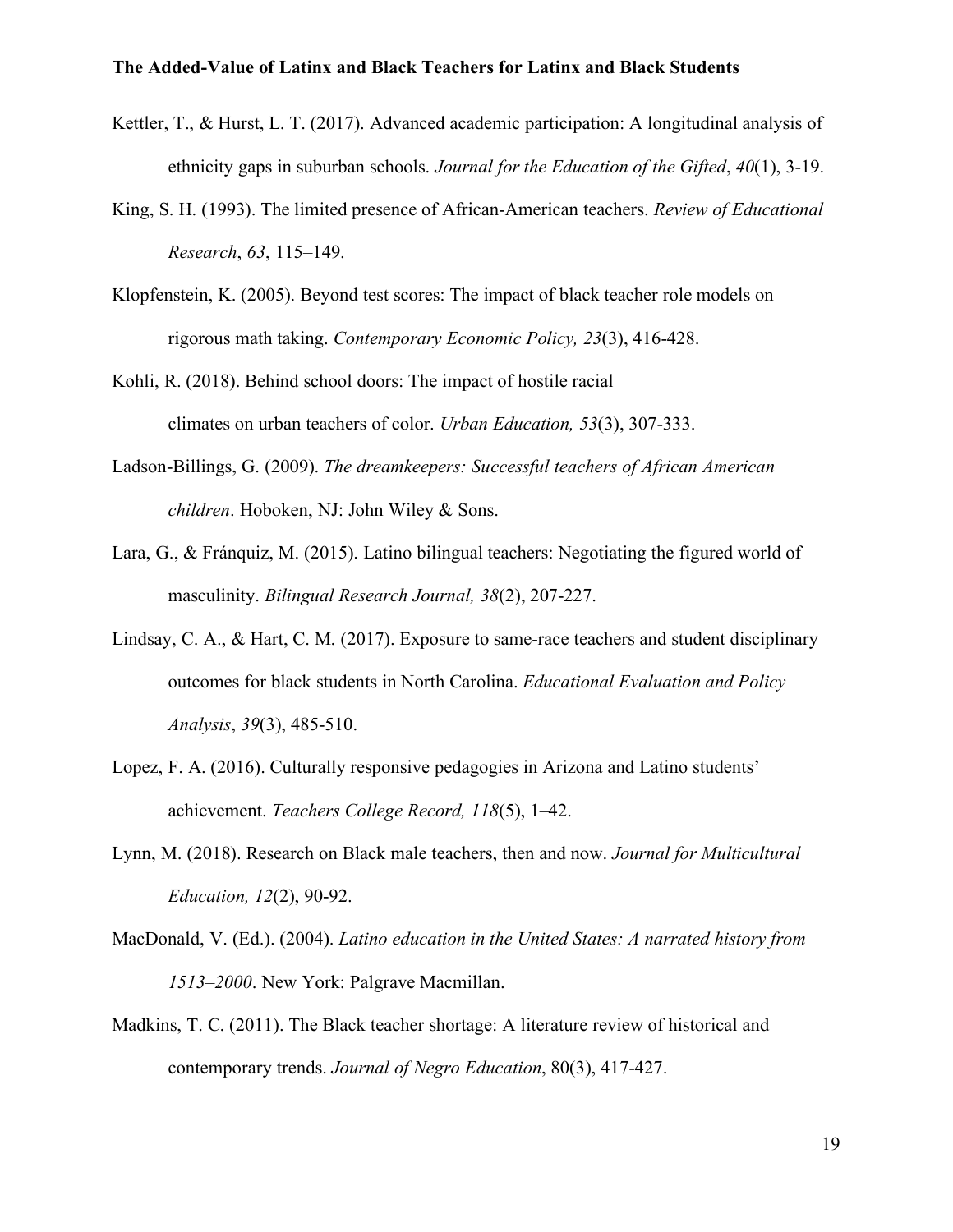- Miguel, Jr., G. S., & Valencia, R. (1998). From the Treaty of Guadalupe Hidalgo to Hopwood: The educational plight and struggle of Mexican Americans in the Southwest. *Harvard Educational Review*, *68*(3), 353-413.
- Milanowski, A. T., Longwell-Grice, H., Saffold, F., Jones, J., Schomisch, K., & Odden, A. (2009). Recruiting new teachers to urban school districts: What incentives. *International Journal of Education Policy and Leadership*, (8), 1.
- Milner, H. R. (2016). A Black male teacher's culturally responsive practices. *Journal of Negro Education 85*(4) 417–432.
- Mitchell, A. (1998). African American teachers: Unique roles and universal lessons. *Education and Urban Society, 31*(1), 104-122.
- Moll, L., & Greenberg, J. (1990). Creating zones of possibilities: Combining social contexts for instruction. *Vygotsky and Education*, 419–348.
- Monzo, L., & Rueda, R. (2001). Professional roles, caring, and scaffolds: Latino teachers' and paraeducators' interactions with Latino students. *American Journal of Education, 109*(4), 438-471.
- Muñoz, L. K. (2001). Separate but equal? A case study of "Romo v. Laird" and Mexican American education. *OAH Magazine of History*, *15*(2), 28-35.
- Murray, J., and Jenkins-Scott, J. (2014). We need teachers of color. *Education Week*. Retrieved from http://www.edweek.org/ew/articles/2014/09/10/03murray.h34.htm
- Nelson, J. D. (2016). Relational teaching with Black boys: Strategies for learning at a single-sex middle school for boys of color in New York City. *Teachers College Record, 118*(6), 1– 30.
- Ochoa, G. (2007). *Learning from latino teachers.* San Francisco: Jossey-Bass.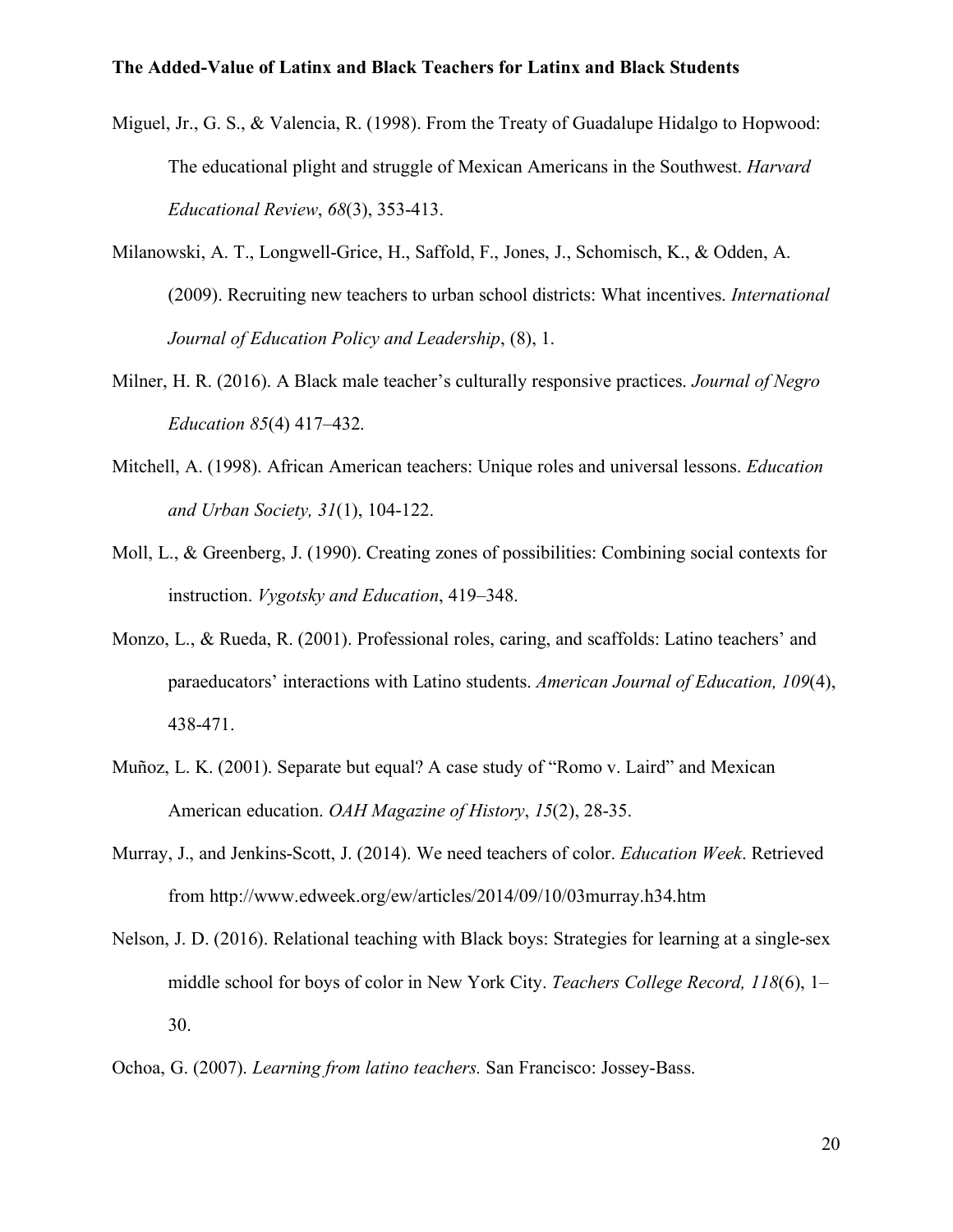- Ouazad, A. (2014). Assessed by a teacher like me: Race and teacher assessments. *Education Finance and Policy*, *9*(3), 334-372.
- Papay, J. P., West, M. R., Fullerton, J. B., & Kane, T. J. (2019). Does an urban teacher residency increase student achievement? Early evidence from Boston. *Educational Evaluation and Policy Analysis*, *34*(4), 413–434.
- Philip, T. M. (2013). Experience as college student activists: A strength and a liability for prospective teachers of color in urban schools. *Urban education, 48*(1), 44-68.
- Quiocho, A., & Rios, F. (2000). The power of their presence: Minority group teachers and schooling. *Review of Educational Research, 70*(4), 485-528.
- Reese, L., Jensen, B., & Ramirez, D. (2014). Emotionally supportive classroom contexts for young Latino children in rural California. *The Elementary School Journal*, *114*(4), 501- 526.
- San Miguel Jr., G. (1987). *"Let all of them take heed": Mexican Americans and the campaign for educational equality in Texas, 1910-1981.* Austin: University of Texas Press.
- Scott-Clayton, J., & Li, J. (2016). Black-white disparity in student loan debt more than triples after graduation. *Economic Studies, Volume 2 No. 3*.
- Strum, P. (2010). Separate [not equal to] equal: Mexican Americans before Brown v. Board. *Poverty & Race, 19*(5), 1-2, 6-8.
- Villegas, A., & Lucas, T. F. (2004). Diversifying the teacher workforce: A retrospective and prospective analysis. *Yearbook of the National Society for the Study of Education*, *103*(1), 70-104.
- Waite, S, Mentor, M., & Bristol, T. J. (2018).Growing our own: Reflections on developing a pipeline for male educators of color. *Journal of the Center for Policy Analysis and*